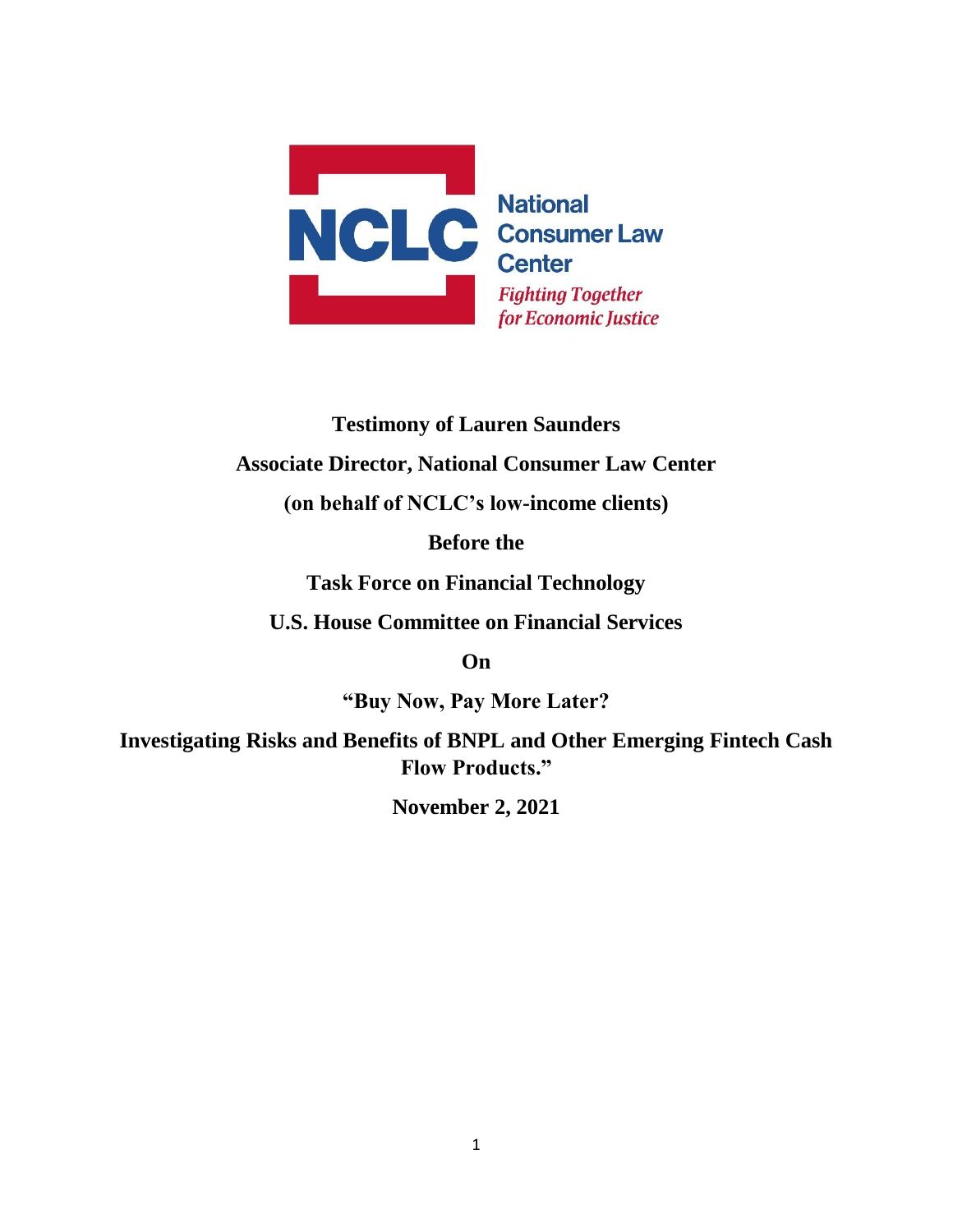Chairman Lynch, Ranking Member Davidson, and Members of the Task Force:

Thank you for inviting me to testify today on behalf of the low-income clients of the National Consumer Law Center.

Since 1969, the nonprofit [National Consumer Law Center® \(NCLC®\)](http://www.google.com/url?q=http%3A%2F%2Fwww.nclc.org&sa=D&sntz=1&usg=AFQjCNHtVu9rfpZE2JLllh6docY9ZooDSw) has used its expertise in consumer law and energy policy to work for consumer justice and economic security for lowincome and other disadvantaged people in the United States through its expertise in policy analysis and advocacy, publications, litigation, expert witness services, and training. NCLC works with nonprofit and legal services organizations, private attorneys, policymakers, and federal and state government and courts across the nation to stop exploitative practices, help financially stressed families build and retain wealth, and advance economic fairness. Our 21 volume consumer law series includes several treatises that cover issues relevant to the forms of credit discussed in this hearing, including Consumer Credit Regulation, Truth in Lending, and Unfair and Deceptive Acts and Practices.

#### **1. Introduction and Summary**

We are seeing an explosion of new products allowing consumers to purchase goods and services on credit or to take advances when money runs out before payday. Some are balloon-payment loans, repaid in full with the next deposit or paycheck. Others are repaid over time, some in four installments, others over a longer time period. Some of these products are free, some purport to be free but have hidden or deceptive costs, others charge interest.

Some new types of financing products are seizing opportunities posed by gaps or failures in the current marketplace. If well designed, they may have a place in meeting consumers' needs. Other fintech liquidity products appear primarily to be designed to evade consumer protection laws.

I am worried about credit products that claim not to be covered by federal or state credit laws. Even credit products that can help consumers to manage their finances need to be covered by basic consumer protections, including interest rate limits, underwriting for ability-to-repay, cost transparency, dispute rights and fair lending laws.

However they are styled, products that provide funding or cash today and that are repaid later are credit. The use of new technologies or models does not make these products fundamentally different than forms of credit that have been around a long time. Shiny fintech garb does not remove the need for basic consumer protections to ensure that credit is affordable, responsible, transparent, and fair.

We must keep a close eye on how products evolve, as products may not stay free or low-cost. The ultimate business model may not always be or remain what it appears.

In brief, here are my observations about some of the newer forms of credit that have caught our eye and that are designed in ways that claim to be outside of some or all credit laws:

• **Buy-now-pay-later products**, if affordable and truly free to the consumer, may help consumers manage larger purchases without the long-term debt and high costs of credit cards. But some BNPL products may have deceptive and abusive profit models built on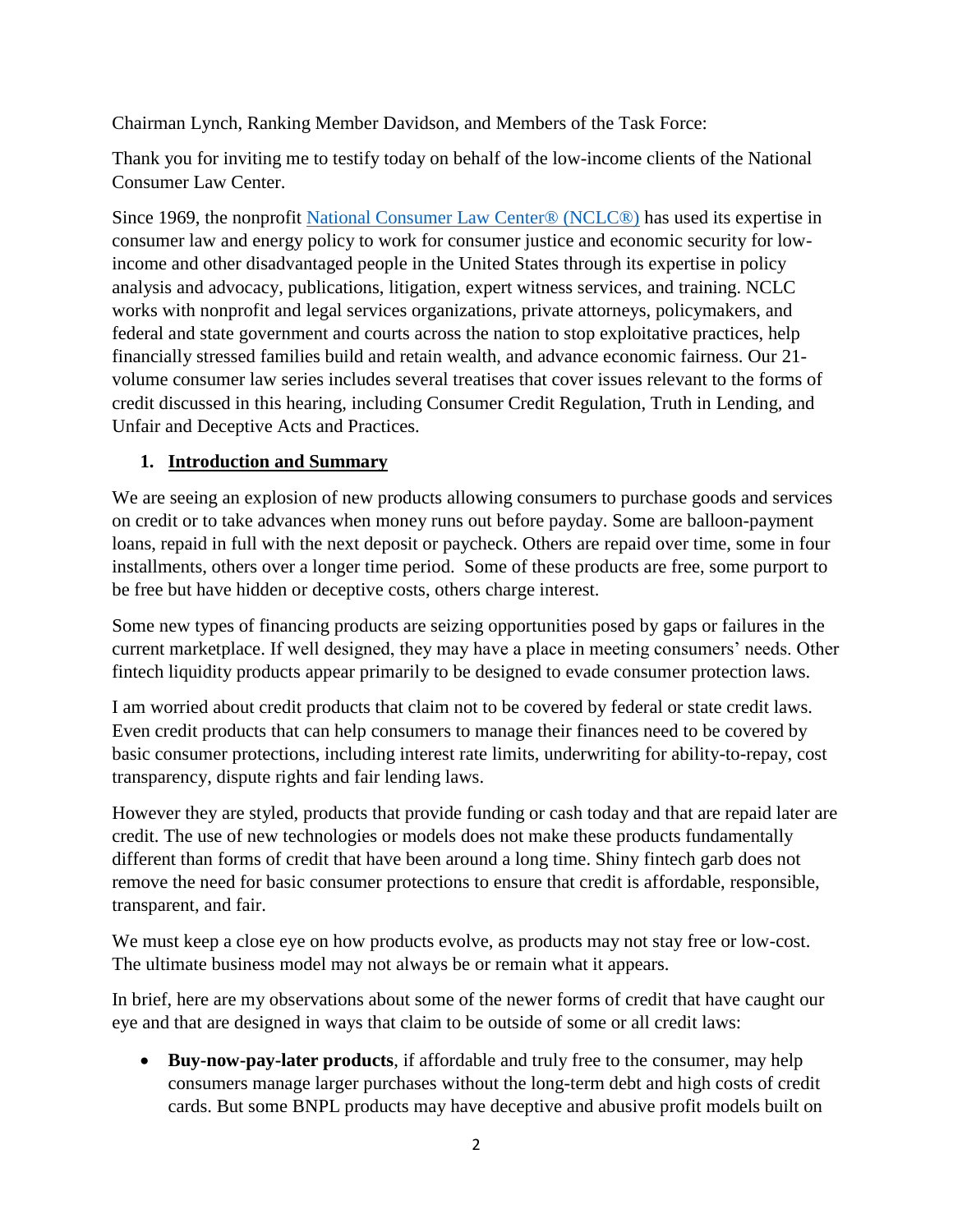the expectation of late fees from struggling consumers. Consumers may be led to take on debts they cannot afford to repay, and managing frequent irregular BNPL payments can be challenging. If there is a problem with the product or service the consumer financed, refunds may be difficult to obtain, without the dispute rights that credit cards have.

- **Earned wage access products** are a lower-cost form of payday loan wage advances repaid on payday – and should be regulated as credit. The trend is for employers to offer access to earned wages for free, which may help workers if used sparingly, but more study is warranted. Regulators should not carve loopholes in lending laws for fee-based products, which can be more expensive than they appear and frequently lead to a cycle of reborrowing that may not ultimately provide useful liquidity. Instead of encouraging employees to spend next week's pay today, employers should focus on savings programs; affordable small dollar installment loans; regular, predictable schedules; and paying a living wage.
- **Fake earned wage advance products that are offered directly to consumers** have no direct connection to earned wages. These payday cash advances have most of the negative features and impacts of standard payday loans.
- **Overdraft and cash advance apps and loans that collect "tips" have an evasive and deceptive business model** that attempts to disguise finance charges and to evade interest rate limits, including the Military Lending Act's 36% cap, and other lending laws. The "tips" model is found in fake earned wage access products; in "fee-free" overdraft and cash advance loans on non-bank banking apps; and on "peer-to-peer" loan platforms. Tips added by default can result in annual percentage rates (APRs) that can reach 520% APR and create cycles of debt. Though purportedly voluntary, companies have continuously evolving ways of pressuring people into "tipping" or making it difficult not to tip. Regulators will be playing whack-a-mole if they let this dangerous model continue.

Highlights of my recommendations are:

- Newer financing and cashflow products should be viewed as **credit** and subject to federal and state lending and fair laws. The CFPB should reverse or significantly revise its recent actions on earned wage access programs.
- Regulators should closely examine and crack down on **evasive pricing models** built on "tips," late fees, or inflated "expedite" fees.
- **Responsible underwriting and affordable loan structures** are essential for all forms of credit. Fintech models targeted at struggling consumers or designed to result in a cycle of debt may be unfair, deceptive or abusive and warrant attention.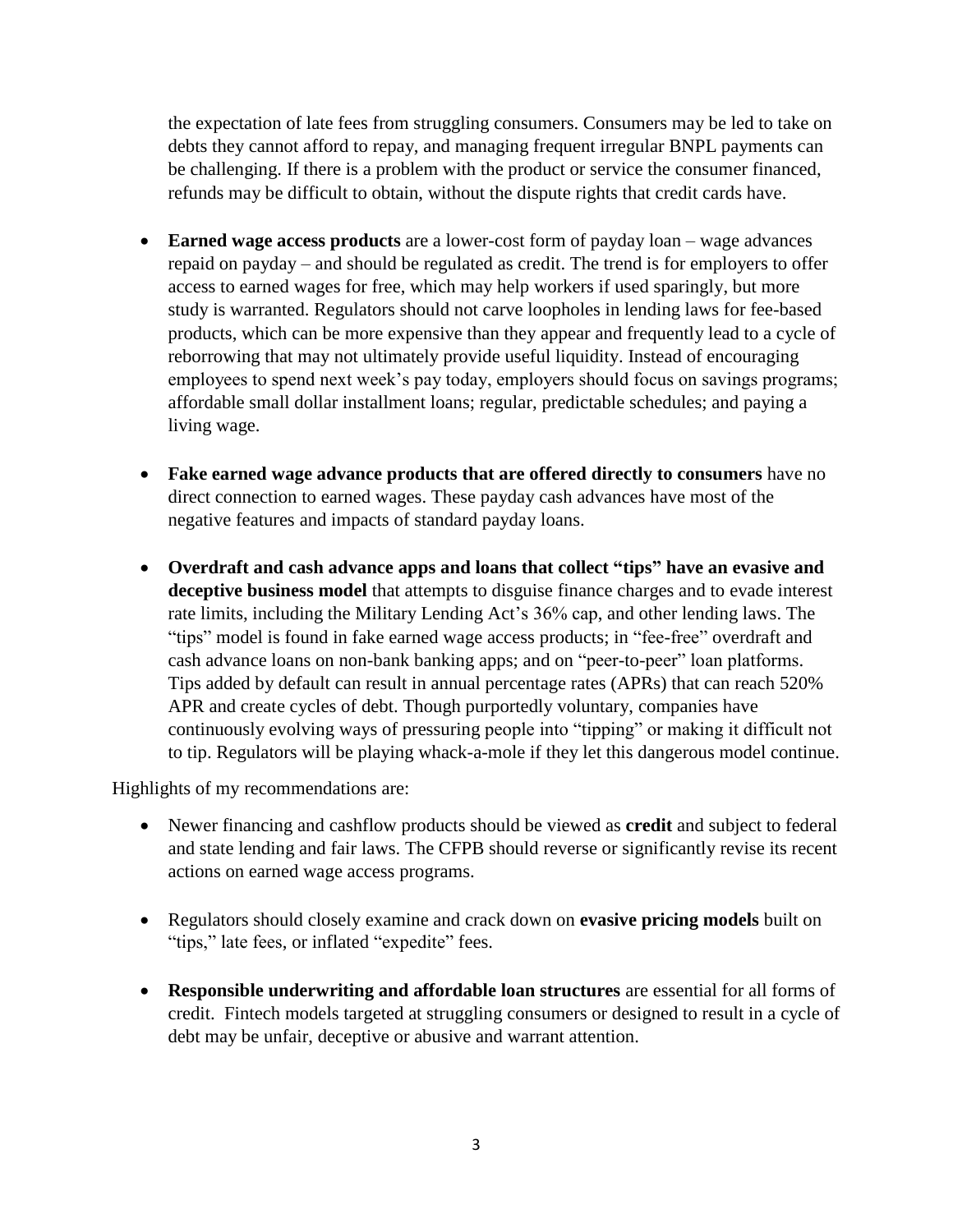- Credit offered at the point of sale should have the same **chargeback, reasonable and proportional penalty fees, ability-to-repay, and statement** requirements that apply to credit cards.
- The CFPB should use its **supervision authority** over payday lenders or larger participants in financial markets to examine providers of fintech credit products.
- **Data should be used in ways consumers expect**, and Congress should improve privacy laws.
- Regulators should look out for **disparate impacts** posed by fintech credit products.

I discuss these issues in more detail below.

#### 2. **Buy-now-pay-later products**

The term "buy-now-pay-later" (BNPL) typically refers to payment plans in four installments (sometimes after a down payment) with no interest or finance charges. Products are structured in that manner in order to fit outside of the scope of the federal Truth in Lending Act (TILA), which, with some exceptions, only covers creditors who regularly extend consumer credit subject to a finance charge or payable by written agreement in more than four installments.<sup>1</sup>

The term "buy-now-pay-later" is sometimes used to refer to other types of installment loans, with more than four payments and interest charges. These types of installment loans are clearly covered by TILA and are not addressed in this testimony, though there issues in that area as well. 2

BNPL products are clearly credit – the right to incur a debt and defer its payment.<sup>3</sup> Although they may fall outside of TILA's scope,<sup>4</sup> they can be covered by state licensing and credit statutes.<sup>5</sup>

 $\overline{\phantom{a}}$ <sup>1</sup> 15 U.S.C. §1602(g). TILA does cover some forms of credit that do not have four installments or finance charges, including credit and charge cards.

<sup>&</sup>lt;sup>2</sup> Point-of-sale installment loans, like buy-here-pay-here credit, also do not have the chargeback rights and other protections that apply to credit cards. Some use rent-a-bank schemes to charge high, predatory rates that violate state laws, and some loans offered through auto mechanics, pet stores, furniture stores and other locations engage in highly deceptive practices. *See, e.g.,* Congress Must Protect Consumers from Predatory Lending, [https://consumerfed.org/wp-content/uploads/2021/03/Rent-A-Bank-Stories\\_By-State-2021.pdf](https://consumerfed.org/wp-content/uploads/2021/03/Rent-A-Bank-Stories_By-State-2021.pdf) (collecting consumer complaints).

<sup>3</sup> 15 U.S.C. §1602(f).

<sup>4</sup> BNPL products could potentially fall within TILA's scope if they are structured to hide a finance charge, such as in an inflated purchase price or in fees. Depending on how they are set up and evolve, some BNPL products could be viewed as credit cards.

<sup>5</sup> California announced settlements in late 2019 and early 2020 with Quadpay, Sezzle and AfterPay under which the three companies agreed to refund roughly \$1.9 million in fees to consumers and to obtain licenses and comply with applicable lending laws. California recently issued a report with data on the top six buy now pay later lenders. *See* Calif. Dep't of Fin'l Prot'n & Innov., Press Release, "DFPI Report Shows Changes in Consumer Lending,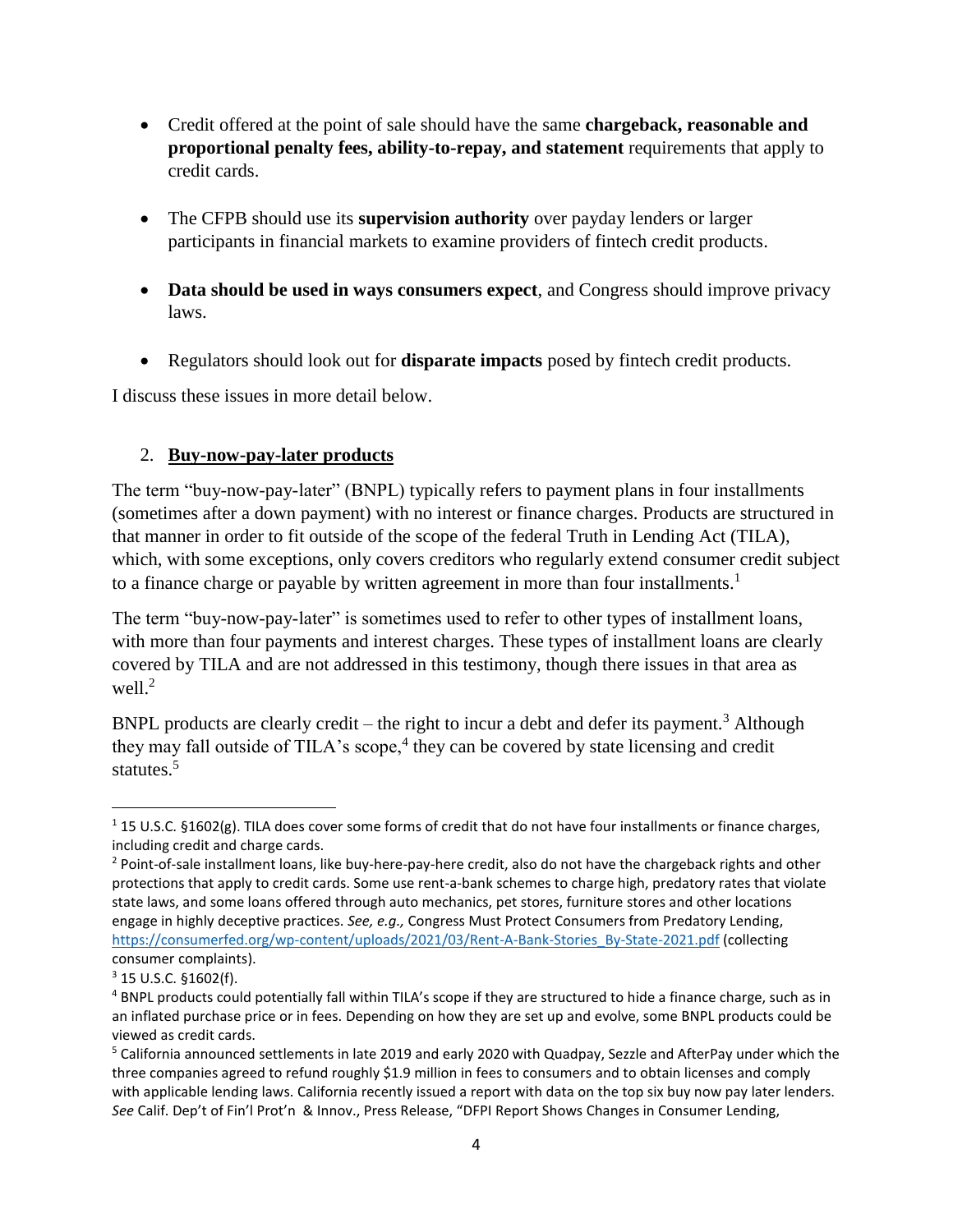The BNPL market is exploding. Nearly every day there is an announcement about a new BNPL product or partnership. Companies with BNPL products include AfterPay (now acquired by Square), Affirm, Klarna, Sezzle, Splitit and Zip (previously QuadPay). Banks and established payments players like Capital One, Goldman Sachs, MasterCard, PayPal, and Synchrony Bank also have or are developing BNPL products. Many BNPL providers also offer traditional installment loans or other products.

BNPL products are most visible in online shopping, but BNPL options are also becoming available for in-person purchases. The potential uses of BNPL are endless. For example, Gravie,<sup>6</sup> which works with brokers of health care plans for employers, and  $Scratchpay$ ,<sup>7</sup> which works through medical providers, both offer BNPL for medical expenses. One study found that 42% of respondents used BNPL to finance home and furniture goods, followed by electronics (30%) and apparel  $(24\%)$ , but uses also included music festivals and luxury items.<sup>8</sup>

Consumers are predicted to make nearly \$100 billion in purchases using BNPL programs in 2021, up from \$24 billion in 2020.<sup>9</sup> According to a 2021 survey conducted by the Mercator Advisory Group, around 52% of customers aged 18-24 had used BNPL solutions in the past 12 months. $10$ 

Though the BNPL explosion appears to be primarily driven by merchants looking to increase sales and payment providers worried about being left out, the BNPL market also exploits the flaws of credit cards, which do not always serve consumers well. Credit cards provide a convenient way to make purchases on credit. But it is far too easy to get deep into credit card debt, and minimum payments that go heavily to interest and do little to reduce principle make it far too hard and take too long to pay off that debt. These problems have provided an opportunity for point-of-service installment loans and have led to installment loan features on credit cards. BNPL products go to the next level by limiting the number of installment payments and eliminating interest.

When they operate as promoted, BNPL can help consumers manage larger purchases without the long-term debt and high costs of credit cards. There are real benefits to being able to pay on credit with clear, simple payments that will quickly pay off the purchase at no greater cost than paying in cash.

Kate Fitzgerald, American Banker, "Missed payments don't faze new buy now/pay later lenders" (Sept. 17, 2021), [https://www.americanbanker.com/news/missed-payments-dont-faze-new-buy-now-pay-later-lenders.](https://www.americanbanker.com/news/missed-payments-dont-faze-new-buy-now-pay-later-lenders)

Decrease in PACE Program" (Oct 7, 2021), [https://dfpi.ca.gov/2021/10/07/dfpi-report-shows-changes-in](https://dfpi.ca.gov/2021/10/07/dfpi-report-shows-changes-in-consumer-lending-decrease-in-pace-program/)[consumer-lending-decrease-in-pace-program/.](https://dfpi.ca.gov/2021/10/07/dfpi-report-shows-changes-in-consumer-lending-decrease-in-pace-program/)

<sup>6</sup> [https://www.gravie.com/blog/gravie-pay-prioritizing-health-without-compromising-financial-wellbeing/.](https://www.gravie.com/blog/gravie-pay-prioritizing-health-without-compromising-financial-wellbeing/) <sup>7</sup> [https://scratchpay.com.](https://scratchpay.com/)

<sup>8</sup> Credit Karma, Press Release, "Buy now pay later surges throughout pandemic, consumers' credit takes a hit" (Sept. 9, 2021) (describing survey by Qualtrics on behalf of Credit Karma).

<sup>9</sup> Ron Shelvin, Forbes, "Buy Now, Pay Later: The "New" Payments Trend Generating \$100 Billion In Sales" (Sept. 7, 2021)[,https://www.forbes.com/sites/ronshevlin/2021/09/07/buy-now-pay-later-the-new-payments-trend](https://www.forbes.com/sites/ronshevlin/2021/09/07/buy-now-pay-later-the-new-payments-trend-generating-100-billion-in-sales/?sh=7144ed5a2ffe)[generating-100-billion-in-sales/?sh=7144ed5a2ffe.](https://www.forbes.com/sites/ronshevlin/2021/09/07/buy-now-pay-later-the-new-payments-trend-generating-100-billion-in-sales/?sh=7144ed5a2ffe)

<sup>10</sup> <https://www.grandviewresearch.com/industry-analysis/buy-now-pay-later-market-report>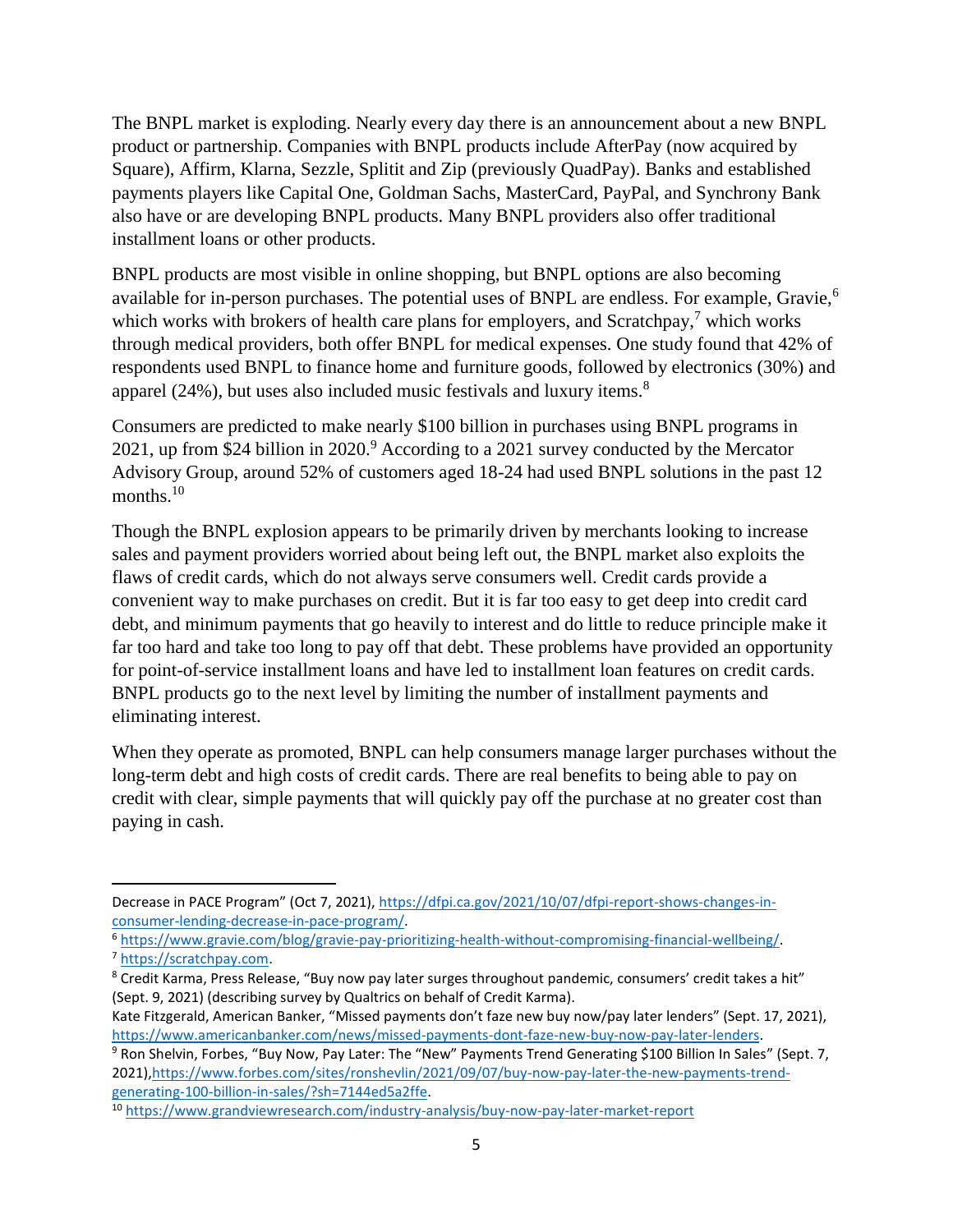No product is free to offer, and much of the cost of BNPL products is covered by merchants, who see a benefit to paying fees to BNPL providers in order to increase sales. When the cost is borne by merchants and BNPL is free and affordable to consumers who make their payments as scheduled and do not get overloaded with debt, these products can be a win-win.

Younger consumers are heavy users of  $BNPL$ ,  $^{11}$  and distrust of credit card debt may be part of the appeal to younger generations. Credit vehicles that require full repayment in management payments over a reasonable time period can provide a safer way to access credit than those that result in long-term debt. But some BNPL users may not fully appreciate that BNPL products are credit and, like credit cards, can create unmanageable debt loads.

The short time-horizon of BNPL products  $-$  six to eight weeks  $-$  is not all that different from how a credit card could be used without incurring interest. Depending on when in the statement cycle a credit card purchase is made, it might not need to be paid off for six weeks. It is not clear if BNPL payments are much more affordable than paying a credit card bill in full, or if they are merely designed to make a purchase price look lower or more manageable.

## **There are troubling indications that BNPL products may lead consumers to incur debt they cannot afford to repay. Disturbingly, part of the business model of some BNPL providers may count on consumers who do not pay on time and who incur late fees.**

BNPL providers do not directly consider the consumer's ability to repay. Even if they check do a soft check of credit reports, those reports may not reveal BNPL debt. Industry analysts have warned that BNPL providers may underestimate consumers' debt levels and may be headed for even higher default rates.<sup>12</sup>

Some advertise "no credit check," appealing to those who may already be overextended. A report by the former head of the United Kingdom's Financial Conduct Authority pointed out that BNPL products may play on behavioral biases and understate the impact of late payments, encouraging impulse purchases rather than careful consideration about affordability.<sup>13</sup> The report also highlighted concern about the high use of point-of-sale credit by consumers with mental health problems.<sup>14</sup>

**BNPL products should not be viewed as a way to build credit or to provide credit to those who are underserved.** BNPL products do not generally report payments to credit bureaus, so they do not help consumers to build access to traditional credit. But late or defaulted payments

 $\overline{a}$ 

<sup>&</sup>lt;sup>11</sup> R. Shevlin, Buy Now, Pay Later: The "New" Payments Trend Generating \$100 Billion In Sales (Sept. 7, 2021), [https://www.forbes.com/sites/ronshevlin/2021/09/07/buy-now-pay-later-the-new-payments-trend-generating-](https://www.forbes.com/sites/ronshevlin/2021/09/07/buy-now-pay-later-the-new-payments-trend-generating-100-billion-in-sales/?sh=7929e54c2ffe)[100-billion-in-sales/?sh=7929e54c2ffe.](https://www.forbes.com/sites/ronshevlin/2021/09/07/buy-now-pay-later-the-new-payments-trend-generating-100-billion-in-sales/?sh=7929e54c2ffe)

 $12$  Weizhen Tan, CNBC, The 'buy now, pay later' trend could be the next hidden source of consumer debt, analysts warn (Aug. 10, 2021)[, https://www.cnbc.com/2021/08/10/buy-now-pay-later-instalment-plans-may-cause](https://www.cnbc.com/2021/08/10/buy-now-pay-later-instalment-plans-may-cause-consumer-credit-card-debt-to-rise.html)[consumer-credit-card-debt-to-rise.html.](https://www.cnbc.com/2021/08/10/buy-now-pay-later-instalment-plans-may-cause-consumer-credit-card-debt-to-rise.html)

 $13$  Financial Conduct Authority, The Woolard Review  $-$  A review of change and innovation in the unsecured credit market at 47 (Feb. 2, 2021)[, https://www.fca.org.uk/publication/corporate/woolard-review-report.pdf](https://www.fca.org.uk/publication/corporate/woolard-review-report.pdf) ("Woolard Review").

<sup>14</sup> Woolard Review at 48.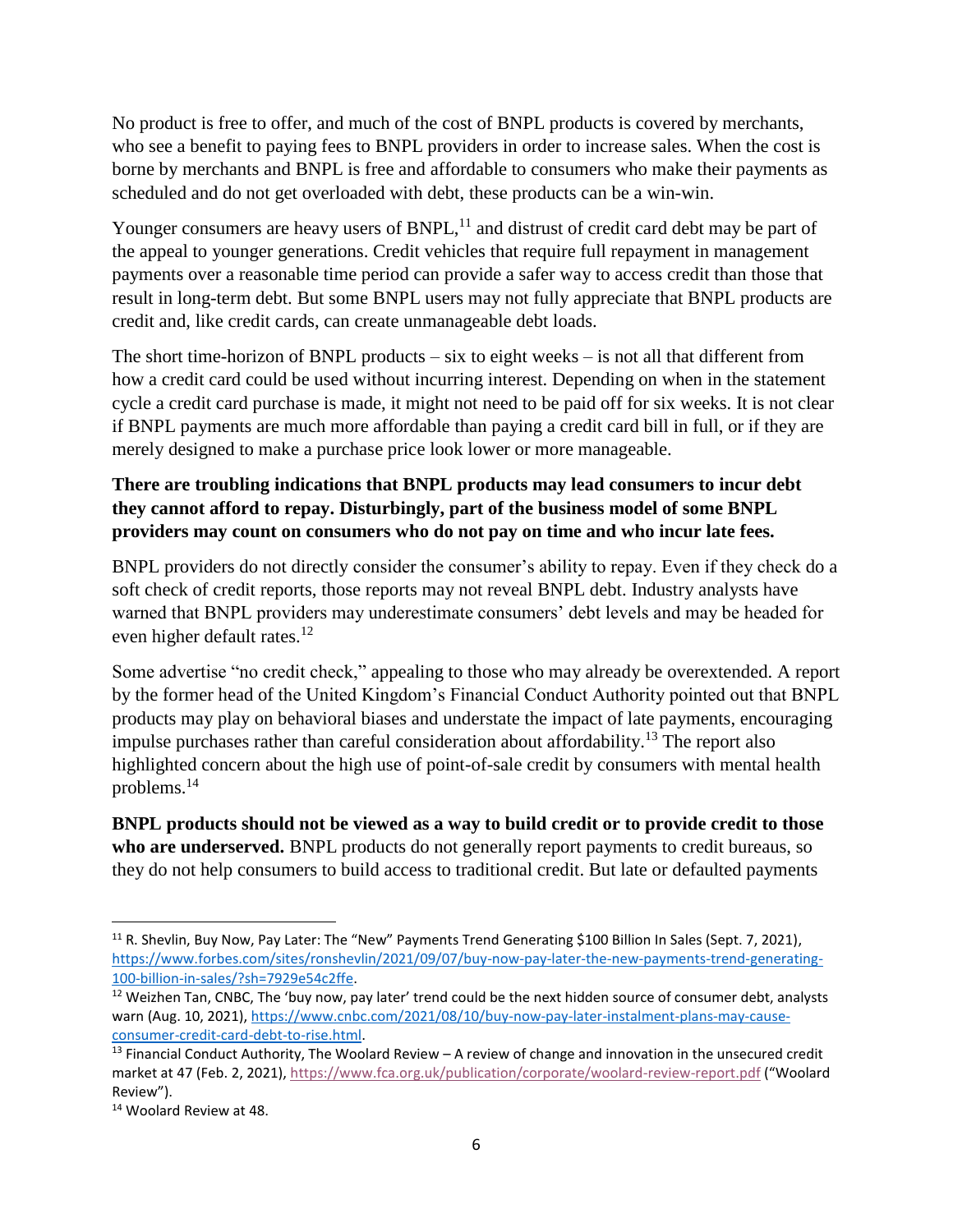may be reported,<sup>15</sup> so BNPL products may have the potential to harm but not help credit access. Lack of underwriting is more of a flaw than a benefit. With the advent of cashflow underwriting, it is increasingly possible to underwrite those who have the ability to repay but do not have previous credit history.<sup>16</sup> Offering credit without any underwriting at all is not the path to financial inclusion.

Small purchases can add up. A 2020 survey by Cardify.ai found that nearly half of shoppers said they increased their spending between 10 percent to over 40 percent when they used BNPL instead of a credit card.<sup>17</sup> Serial BNPL purchases, potentially at multiple BNPL providers, can mount in ways that are not obvious.

**A series of BNPL loans can be more difficult to understand and manage than a credit card bill.** Under TILA, credit cards are required to send monthly statements, which accumulate all purchases into a single balance and have a single monthly payment, with a clear due date and amount. No such consolidated statement is required from BNPL providers, and consumers may not be able to use the same BNPL provider at different merchants. Due dates will vary, depending on the date of the purchase, and could be biweekly rather than monthly. Consumers with multiple BNPL debts could have multiple payments due at random dates throughout the month. Many consumers who have incurred late fees have simply lost track of payments.<sup>18</sup>

A recent survey found that 34% of people who have tried a BNPL loan have fallen behind on one or more of their installment payments.<sup>19</sup> Younger consumers were more likely in one survey to report missing payments. More than half of Gen Z and millennial respondents said they had missed at least one payment, compared to 22% of Gen X and just 10% of Boomers.<sup>20</sup>

In the United Kingdom, one bank found that 10% of its customers who made a payment to one of the two large BNPL providers overdrew their accounts beyond their overdraft allowance that month.<sup>21</sup>

```
https://financialservices.house.gov/uploadedfiles/hhrg-117-ba00-wstate-wuc-20210921.pdf.
```
<sup>15</sup> Woolard Review at 49.

<sup>16</sup> *See* Testimony of Chi Chi Wu, National Consumer Law Center, before the U.S. House of Representatives Committee on Financial Services, Task Force on Financial Technology, Regarding "Preserving the Right of Consumers to Access Personal Financial Data" (Sept. 21, 2021),

<sup>&</sup>lt;sup>17</sup> Penelope Wang, Consumer Reports, The Hidden Risks of Buy-Now, Pay-Later Plans (Feb. 14, 2021), [https://www.consumerreports.org/shopping-retail/hidden-risks-of-buy-now-pay-later-plans-a7495893275/.](https://www.consumerreports.org/shopping-retail/hidden-risks-of-buy-now-pay-later-plans-a7495893275/) <sup>18</sup> Anna Irrera, *As 'buy now, pay later' surges, a third of U.S. users fall behind on payments, Reuters, Sept. 9, 20210* <https://www.reuters.com/technology/buy-now-pay-later-surges-third-us-users-fall-behind-payments-2021-09-09/>

<sup>(</sup>reporting on an August 2021 Qualtrics survey of 1,044 adults on behalf of Credit Karma).

<sup>&</sup>lt;sup>19</sup> Credit Karma, "Buy now pay later surges throughout pandemic, consumers' credit takes a hit" (Sept. 9, 2021) (describing survey by Qualtrics on behalf of Credit Karma),

[https://www.creditkarma.com/about/commentary/buy-now-pay-later-surges-throughout-pandemic-consumers](https://www.creditkarma.com/about/commentary/buy-now-pay-later-surges-throughout-pandemic-consumers-credit-takes-a-hit)[credit-takes-a-hit;](https://www.creditkarma.com/about/commentary/buy-now-pay-later-surges-throughout-pandemic-consumers-credit-takes-a-hit) Kate Fitzgerald, American Banker, "Missed payments don't faze new buy now/pay later lenders" (Sept. 17, 2021) (describing Qualtrics survey), [https://www.americanbanker.com/news/missed-payments-dont](https://www.americanbanker.com/news/missed-payments-dont-faze-new-buy-now-pay-later-lenders)[faze-new-buy-now-pay-later-lenders.](https://www.americanbanker.com/news/missed-payments-dont-faze-new-buy-now-pay-later-lenders)

<sup>20</sup> *Id.*

<sup>21</sup> Woolard Review at 49.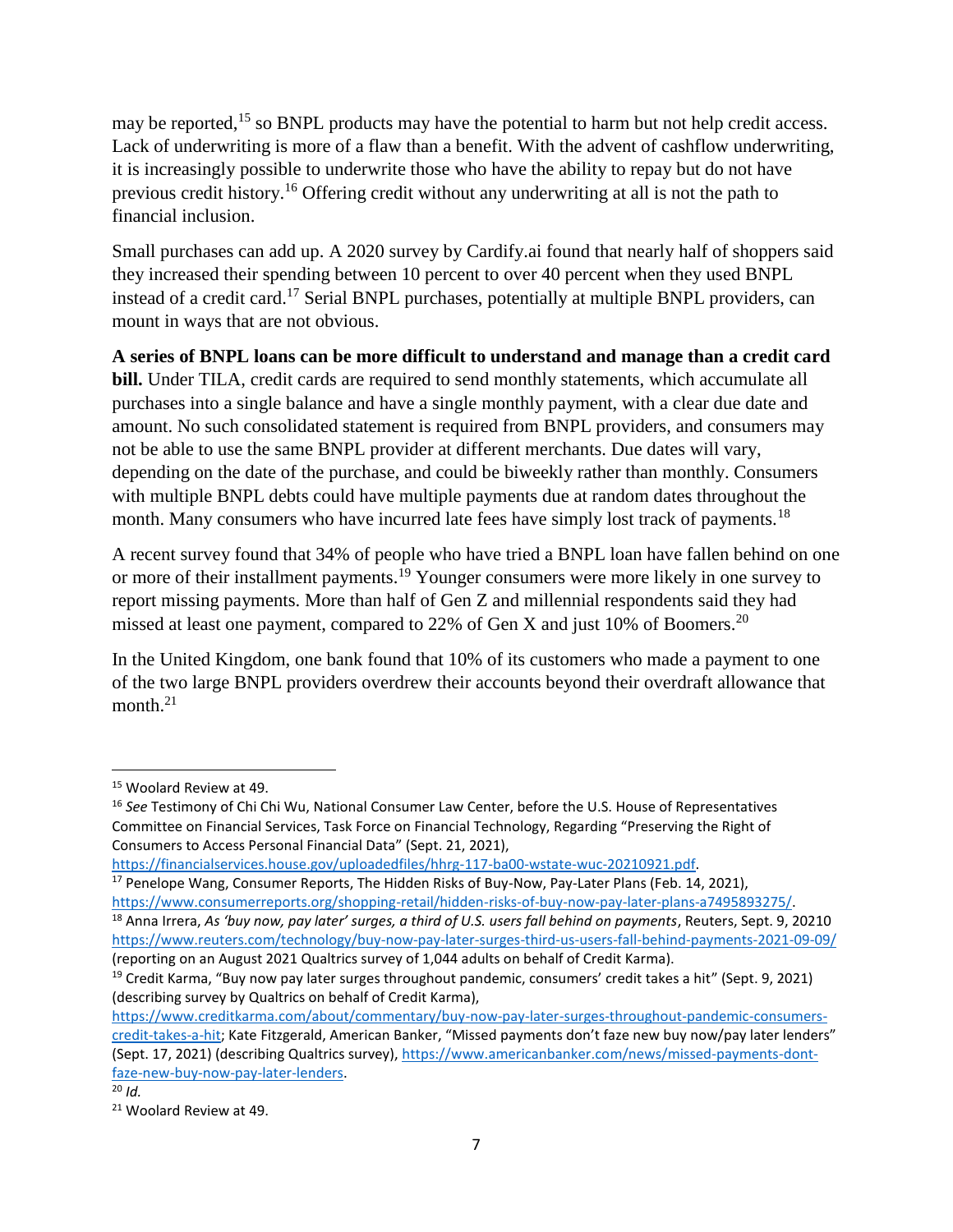AfterPay also had a high proportion of late fee revenue at  $20\%$ ,<sup>22</sup> down somewhat from 25% the previous year.<sup>23</sup> In the Australian BNPL market overall, 21% of users surveyed had missed a payment in the last 12 months.<sup>24</sup> Some consumers who used BNPL experienced "financial" hardship, such as cutting back on or going without essentials (e.g. meals) or taking out additional loans, in order to make their buy now pay later payments on time."<sup>25</sup> Another Australian report found bad debts (BNPLs not repaid) averaging 30% of revenue, and late fees that equated to 68% APRs.<sup>26</sup> ZipMoney also got 61% of its revenue from other consumer fees.<sup>27</sup>

Reliance by some BNPL providers on late fees as a hidden, back-end payment mechanism is especially troubling. Some of the worst financial abuses can occur when there are misaligned incentives between the provider and the consumer – when the provider wins when the consumer loses. Overdraft fees, $^{28}$  predatory lending, $^{29}$  and credit cards that put consumers in the "sweat" box"<sup>30</sup> are examples of dysfunctional markets where companies promote and profit off of products or practices that harm consumers. We cannot let these misaligned incentives take over the BNPL market.

Some have questioned the viability of the BNPL profit model, even with late fees.<sup>31</sup> As competition for merchants drives down merchant fees, BNPL providers will look elsewhere for revenue, which could increase costs for consumers. BNPL products may primarily be a way to acquire customers who are then pitched other products.<sup>32</sup>

**BNPL products also may pose problems for consumers seeking a refund or redress if there is a problem with the item or service financed.** Consumers have the right to contest credit card charges if they did not get what they paid for. Most consumers do not understand that the

l

<sup>&</sup>lt;sup>22</sup> Australian Securities & investments Comm'n, Report 672: Buy now pay later: An industry update at 9 (Nov. 2020) ("Australian Report 672"), [https://download.asic.gov.au/media/5852803/rep672-published-16-november-2020-](https://download.asic.gov.au/media/5852803/rep672-published-16-november-2020-2.pdf) [2.pdf.](https://download.asic.gov.au/media/5852803/rep672-published-16-november-2020-2.pdf)

 $\overline{^{23}}$  Australian Securities & Investments Comm'n, Report 600: Review of buy now pay later arrangements at 10 (Nov. 2018), [https://download.asic.gov.au/media/4947835/rep600-published-28-11-2018.pdf.](https://download.asic.gov.au/media/4947835/rep600-published-28-11-2018.pdf) 

<sup>24</sup> Australian Report 672 at 4.

<sup>25</sup> *Id.*

<sup>&</sup>lt;sup>26</sup>McLean Roche Consulting Group, Submission to Treasury Inquiry – Payments System Review 2020/21 at 39, [https://treasury.gov.au/sites/default/files/2021-02/147719\\_mclean-roche\\_0.pdf.](https://treasury.gov.au/sites/default/files/2021-02/147719_mclean-roche_0.pdf) ("McLean Roche Submission"). <sup>27</sup> Australian Report 672 at 9.

<sup>28</sup> *See, e.g.,* Peter Smith et al., Center for Responsible Lending, Overdraft Fees: Banks Must Stop Gouging Consumers During the COVID-19 Crisis (June 2020),

[https://www.responsiblelending.org/sites/default/files/nodes/files/research-publication/crl-overdraft-covid19](https://www.responsiblelending.org/sites/default/files/nodes/files/research-publication/crl-overdraft-covid19-jun2019.pdf) [jun2019.pdf.](https://www.responsiblelending.org/sites/default/files/nodes/files/research-publication/crl-overdraft-covid19-jun2019.pdf) 

<sup>29</sup> *See* Lauren Saunders, et al., National Consumer Law Center, Misaligned Incentives: Why High-Rate Installment Lenders Want Borrowers Who Will Default (July 2016), [https://www.nclc.org/issues/misaligned-incentives.html.](https://www.nclc.org/issues/misaligned-incentives.html) <sup>30</sup> Ronald Mann, Columbia Law School, Bankruptcy Reform and the "Sweat Box" of Credit Card Debt (2006), [https://scholarship.law.columbia.edu/faculty\\_scholarship/1407/.](https://scholarship.law.columbia.edu/faculty_scholarship/1407/) 

<sup>&</sup>lt;sup>31</sup> McClean Roche Submission at 39 ("The BNPL profit model is highly questionable); Jemima Kelly, Financial Times, "Is 'buy now pay later' a viable business model?" (Oct. 7, 2021), [https://www.ft.com/content/ddb2e207-2450-](https://www.ft.com/content/ddb2e207-2450-4ca8-bad0-871290d80ea7) [4ca8-bad0-871290d80ea7.](https://www.ft.com/content/ddb2e207-2450-4ca8-bad0-871290d80ea7) 

<sup>32</sup> *See id.*; McKinsey & Company, Buy Now, Pay Later: Five Business Models to Compete (Jul. 29, 2021), [https://www.mckinsey.com/industries/financial-services/our-insights/buy-now-pay-later-five-business-models-to](https://www.mckinsey.com/industries/financial-services/our-insights/buy-now-pay-later-five-business-models-to-compete)[compete.](https://www.mckinsey.com/industries/financial-services/our-insights/buy-now-pay-later-five-business-models-to-compete)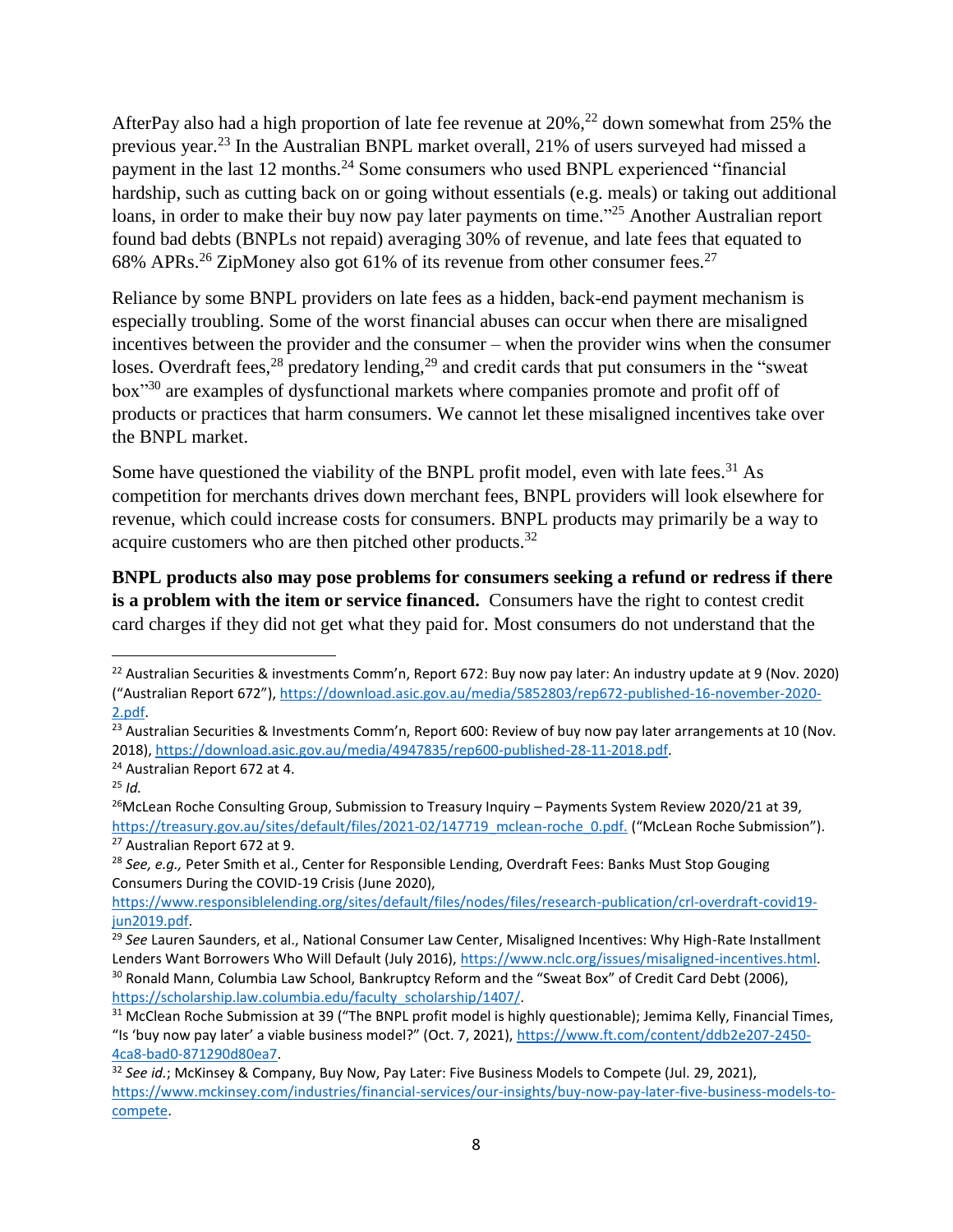TILA chargeback and claims and defenses rights that apply to credit cards do not apply to BNPL products. They should.

**Finally, BNPL products may not receive adequate oversight**. In some states they are subject to licensing, and banks that offer BNPL products are subject to supervision. But non-bank players are not currently supervised at the federal level. They should be, given the dramatic growth in this market and the potential impact on consumers.

# **3. Earned Wage Access Products**

 $\overline{\phantom{a}}$ 

Earned wage access products are styled as a way for workers to access wages they have already earned ahead of the regular payday. Some are more problematic than others, though all are balloon-payment loans that lead to a cycle of reborrowing. They are a form of payday loan, albeit lower cost and less dangerous (at least for now). Fee-based products should be regulated as credit.

The term "earned wage access" properly refers to programs that, through a connection to the employer's time and attendance system, assesses the wages that the employee has worked but has not yet been paid and provides advances on those wages ahead of payday. Companies offering earned wage access include Branch, Ceridian, DailyPay, Even, Finfit, FlexWage, Gusto, Instant Financial and PayActiv.<sup>33</sup> Providers generally estimate the net wages due to the employee after deductions, but at least one provider has visibility into actual deductions, including any garnishments. Advances are often, but not always, limited to 50% of expected net wages. Repayment may be by payroll deduction; by offsetting incoming direct deposits to an associated debit or payroll card; by intercepting the wages through an intermediate pass-through account (which could delay receipt of wages); or, in certain circumstances, from the employee's bank account.<sup>34</sup>

Fake earned wage access products, *i.e.*, Earnin, discussed in the next section, have no connection to wages or time and attendance records and are repaid by debiting the bank account.

Pricing models vary. Some are free, paid for completely (or partially) by the employer, payroll provider or provider of a payroll or debit card. Some charge \$1 to \$2 per advance, sometimes with a weekly or biweekly cap. But workers who want their pay right away – and almost all  $d\sigma^{35}$ – pay \$1 to \$2 more per advance for instant access. Other providers charge monthly for a package of services.

**Earned wage access products are loans.** While claiming to pay actual wages, earned wage access products are a form of payday loan – an advance on pay by a third party, repaid later on

<sup>33</sup> *See* Leslie Parrish, Aite, Making Ends Meet: On-Demand Pay and Employer-Based Loans (Feb. 2021).

<sup>&</sup>lt;sup>34</sup> Bank account debits may be used when an advance is requested after payroll has closed or in states where regulatory issues preclude payroll deduction.

<sup>&</sup>lt;sup>35</sup> I understand from conversations with earned wage access providers that it is common for 90% of workers to request instant access.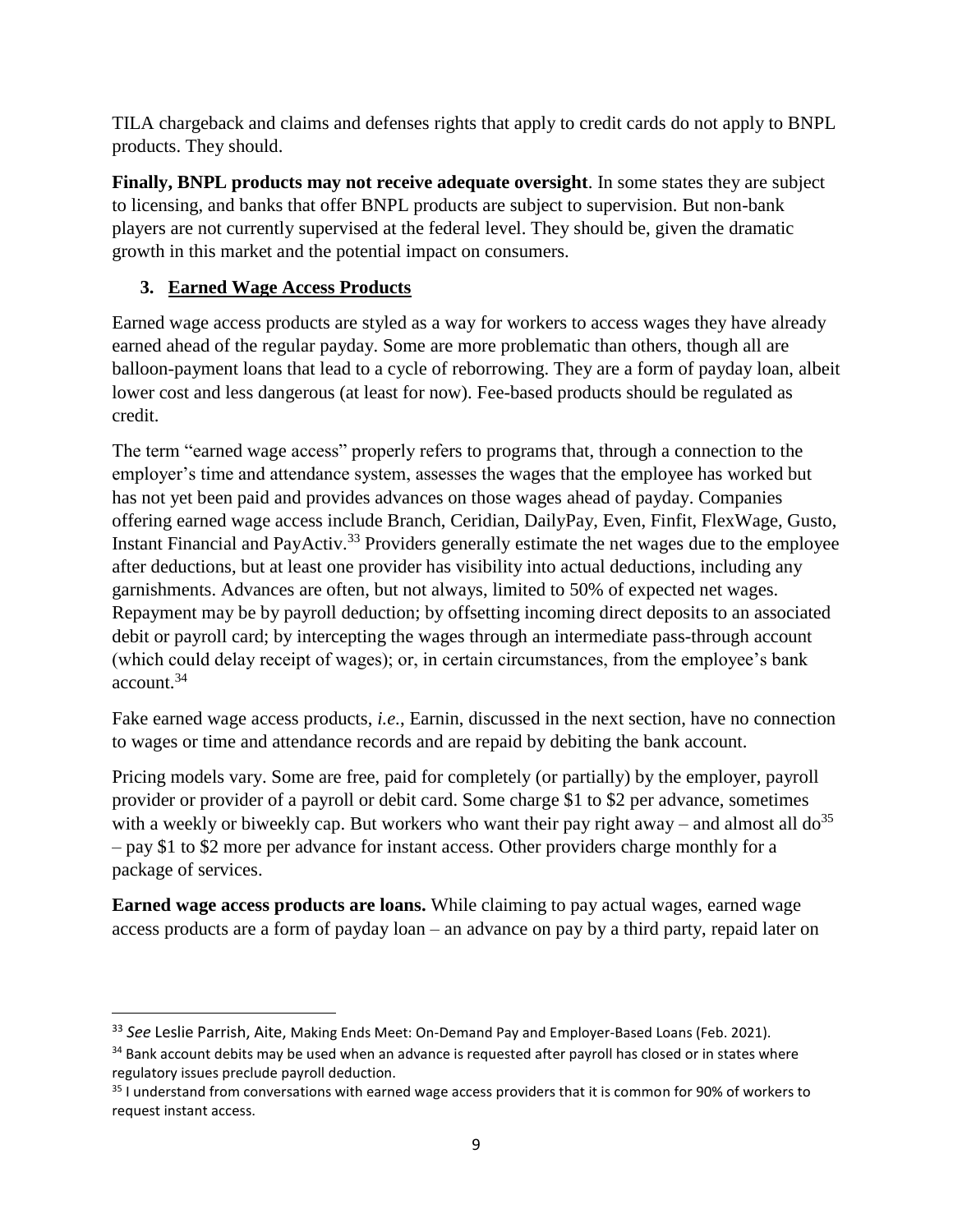payday. Whether particular federal or state laws apply can be complicated,<sup>36</sup> but earned wage loans should generally be considered subject to lending laws, especially if there is any cost, including rate limits, licensing, and disclosure rules.

Earned wage providers characterize their products as something other than a loan, analogizing that the consumer is only paying a "convenience fee" for accessing their "own money." But employees have no right to wages until payday, and time worked is not a bank account from which the employee has the right to make withdrawals. Unpaid wages are merely an asset securing a payday advance, just as another lender might secure a loan with a car, a diamond ring or home equity. Indeed, many states explicitly characterize loans secured by wage assignments as loans.<sup>37</sup>

Assessing the hours the borrower has worked since the last paycheck is merely a form of underwriting. Payday lenders also evaluate whether a borrower gets a regular paycheck and when the borrower's payday will come. Indeed, payday borrowers may not take out their first loan on the day they are paid, but instead when money runs out as payday approaches – after they have worked for several days and accumulated some unpaid wages. Exemptions for earned wage providers could be exploited by conventional payday lenders.

Repayment through payroll deduction does not distinguish loans based on earned wages from other loans; it is a common method of repaying loans. Payroll automated program interfaces (APIs) are making it even easier for lenders to obtain payment: "This sort of 'voluntary garnishment' can reduce losses for lenders … [P]ulling directly from payroll puts the lender in question at the top."<sup>38</sup> One commentator observed that "getting consumers to agree to this voluntary garnishment via signing over access to payroll systems is going to be much easier because people have gotten used to giving Plaid, Venmo and others access to their accounts."<sup>39</sup>

Earned wage loan providers typically retain the right to debit future, unearned payrolls if the first is insufficient, reinforcing the fact that these are loans.<sup>40</sup> Most earned wage access programs do

 $\overline{\phantom{a}}$ <sup>36</sup> For an analysis of the applicability of TILA, see Letter from National Consumer Law Center & Center for Responsible Lending to CFPB Direct Rohit Chopra (Oct. 12, 2021) ("NCLC CFPB EWA Letter"),

[https://www.nclc.org/images/pdf/banking\\_and\\_payment\\_systems/fintech/EWA-letter-to-CFPB\\_Oct-4-2021.pdf.](https://www.nclc.org/images/pdf/banking_and_payment_systems/fintech/EWA-letter-to-CFPB_Oct-4-2021.pdf) For an analysis under California law, see Letter from National Consumer Law Center & Center for Responsible Lending to Calif. Dep't of Fin'l Prot'n & Innov. at 11-12 (Mar. 15, 2021),

[https://www.nclc.org/images/pdf/high\\_cost\\_small\\_loans/payday\\_loans/CRL\\_CA\\_DFPI\\_EWA\\_Comments.pdf.](https://www.nclc.org/images/pdf/high_cost_small_loans/payday_loans/CRL_CA_DFPI_EWA_Comments.pdf) 37 California, for example, defines "finance lender" to include the business of "lending money and taking ... as

security for a loan … any lien on, assignment of, or power of attorney relative to sages, salary, earnings, income or commission." Cal. Financial Code § 22009.

<sup>&</sup>lt;sup>38</sup>Anish Acharya, Seema Amble, and Rex Salisbury, Andreessen Horowitz, The Promise of Payroll APIs (Oct. 20, 2020), [https://a16z.com/2020/10/20/payroll-apis/,](https://a16z.com/2020/10/20/payroll-apis/)

<sup>&</sup>lt;sup>39</sup> Timothy Ogden, Financial Access Initiative, The Weekly faiV, The Wage Garnishment Edition (Mar. 8, 2021), [https://www.financialaccess.org/faiv/2021/3/8/the-wage-garnishment-edition.](https://www.financialaccess.org/faiv/2021/3/8/the-wage-garnishment-edition) 

<sup>40</sup> *See* Program Terms and Conditions ¶ 3.2 at 3, Appendix A to Compliance Assistance Sandbox Submission to CFPB from Payactiv, Inc. ("PayActiv Sandbox Submission"),

[https://files.consumerfinance.gov/f/documents/cfpb\\_payactiv\\_approval-request\\_2020-12.PDF.](https://files.consumerfinance.gov/f/documents/cfpb_payactiv_approval-request_2020-12.PDF)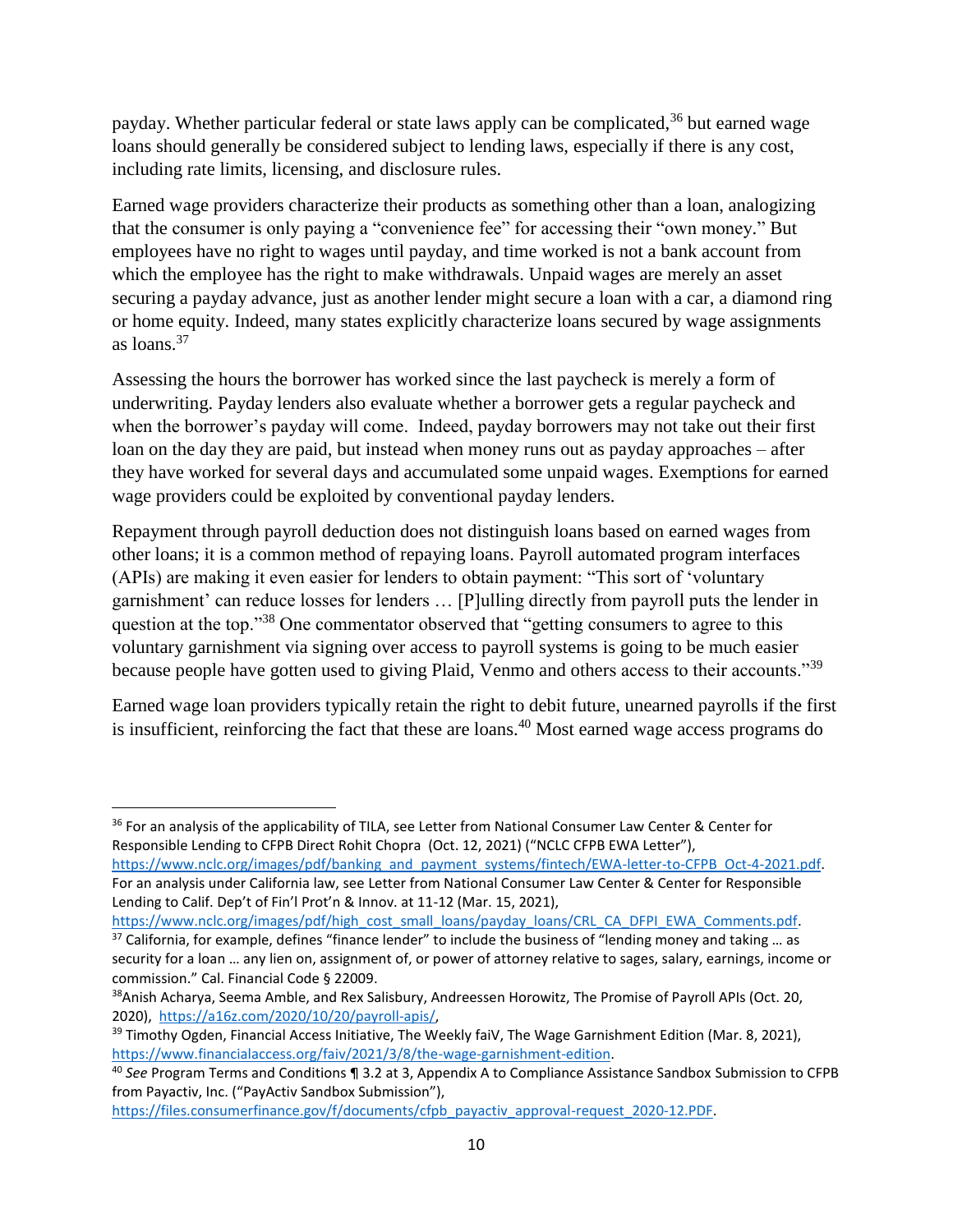not have full information about actual net wages, including garnishments, so they could be advancing pay that will not be received in the next paycheck and will have to be repaid later.

| <b>Company</b>                                                 | <b>Typical Frequency</b><br>Of Use                          | <b>Typical Advances</b><br>Per Year* |
|----------------------------------------------------------------|-------------------------------------------------------------|--------------------------------------|
| Daily Pay                                                      | 1.5 times per week                                          | 78                                   |
| Even                                                           | 1.4 accesses per month                                      | 17                                   |
| FinFit                                                         | Limit of 1 access per pay period                            | 24                                   |
| FlexWage                                                       | 1 to 4 accesses per month<br>depending on employer settings | 12 to 48                             |
| Instant<br>Financial                                           | 4 to 5 accesses per pay period                              | 96 to 120                            |
| Payactiv                                                       | 1 to 4 accesses per pay period                              | 24 to 96                             |
| Source: Aite.<br>*NCLC calculations assuming semi-monthly pay. |                                                             |                                      |

**Chronic reborrowing is the norm, and fees often start small, but add up quickly.** Most workers take advances multiple times a month, one or more every pay period:<sup>41</sup>

PayActiv, for example, has one version of its product that charges \$1 per access, up to \$3 for a one-week pay period, plus \$1.99 per transfer to employees who want their funds instantly. Thus, at the high end, a worker who took three instant delivery advances per week could pay more than \$36 per month in fees.

Moreover, those fees may buy very little. They often just help restore the paycheck to a bit less of what it would have been if the employee had not taken an advance the previous pay period. A \$100 advance taken out five days before payday with a \$5 fee is equivalent to a 365% APR.

 $\overline{a}$ 

<sup>41</sup> Leslie Parrish, Aite, Employer-Based Loans and Early Pay: Disruption Reaching Scale at 13-14 (April 2019). The typical advances per year were calculated by NCLC assuming semi-monthly paychecks.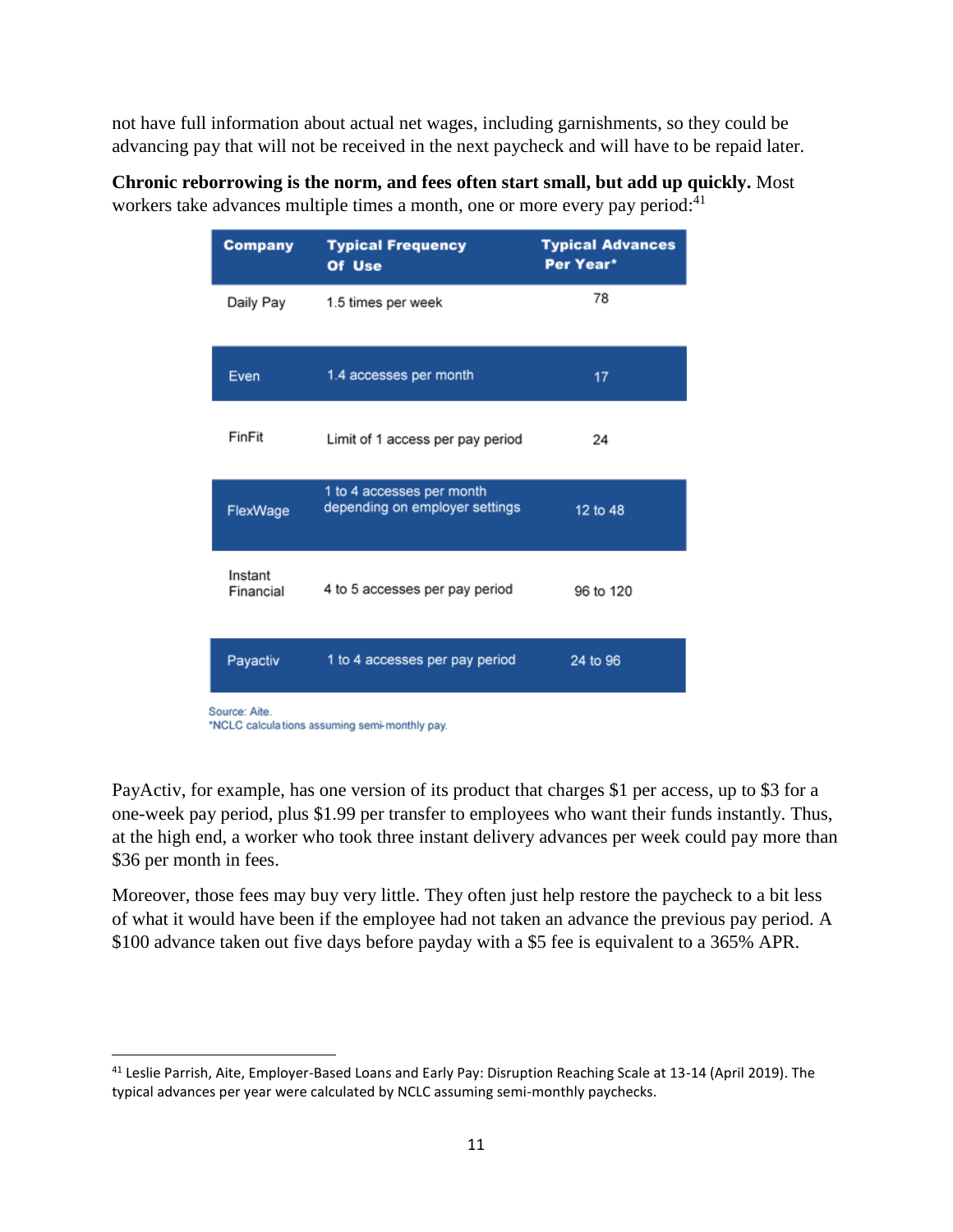Fees also may increase in the future, especially if these lenders secure exemptions from lending laws. Indeed, earned wage lobbyists are pushing legal interpretations and state bills that would exempt their loans from lending laws regardless of cost.

Analogies that earned wage providers make to ATM fees for accessing one's cash bear a striking resemblance to the arguments that payday lending lobbyists used decades ago to seek exemptions from usury laws. Most payday loan laws do not use the term "loan" but instead govern "deferred deposit presentment," as lenders claimed that the loans were not loans but were simply check cashing fees for post-dated checks.<sup>42</sup>

**The CFPB's 2020 advisory opinion and sandbox approval order concluding that certain earned wage access products are not "credit" were deeply flawed and should be reversed.<sup>43</sup>**  In late 2020, the CFPB issued an Advisory Opinion concluding that free, employer-based earned wage programs that are repaid by payroll deduction do not create "debt" and thus are not "credit" under the Truth in Lending Act (TILA).<sup>44</sup> The CFPB has not previously addressed the definition of "debt," which is not defined in TILA, and the CFPB took this action under an Advisory Opinion Program, adopted in 2020, that allows industry players to seek legal interpretations with no opportunity for consumers or the general public to comment.

While completely free earned wage access programs may not be covered by TILA for other reasons,<sup>45</sup> the slippery slope of the CFPB's flawed reasoning became clear a month later when the CFPB granted an "approval order" under the CFPB's "compliance assistance sandbox program<sup>,46</sup> to PayActiv.<sup>47</sup> The approval order found that PayActiv was not offering credit even for programs that charge fees that could reach \$36 a month and that could involve the debiting of

l

[https://www.nclc.org/images/pdf/banking\\_and\\_payment\\_systems/fintech/EWA-letter-to-CFPB\\_Oct-4-2021.pdf.](https://www.nclc.org/images/pdf/banking_and_payment_systems/fintech/EWA-letter-to-CFPB_Oct-4-2021.pdf) 44 CFPB, Advisory Opinion, Truth in Lending (Regulation Z), Earned Wage Access Programs, 85 Fed.Reg. 79404 (Dec. 12, 2020), [https://files.consumerfinance.gov/f/documents/cfpb\\_advisory-opinion\\_earned-wage-](https://files.consumerfinance.gov/f/documents/cfpb_advisory-opinion_earned-wage-access_2020-11.pdf)

<sup>42</sup> *See* Calif. Fin. Code § 23001 (defining "deferred deposit transaction" as "a transaction whereby a person defers depositing a customer's personal check until a specific date, pursuant to a written agreement for a fee or other charge"); *See also* McGhee v. Arkansas State Bd. Of Collection Agencies, 375 Ark. 52, 289 S.W.3d 18 (2008) (Service fees authorized by Check-Cashers Act constituted "interest" subject to usury provisions of state constitution since fee was in reality an amount owed to check-casher in return for the use of borrowed money, especially when customer chose a deferred-presentment option, in which check-casher would not cash check customer wrote, in exchange for another fee).

<sup>43</sup> For a more detailed discussion, see Letter from National Consumer Law Center & Center for Responsible Lending to CFPB Director Rohit Chopra (Oct. 12, 2021) ("NCLC CFPB EWA Letter"),

access 2020-11.pdf. TILA defines "credit" as "the right granted by a creditor to a debtor to defer payment of debt or to incur debt and defer its payment." 15 U.S.C. §1602(f). TILA does not define "debt,"

<sup>&</sup>lt;sup>45</sup> The providers may not be "creditors" covered by TILA if they do not extend credit repayable in more than four installments or with a finance charge. 15 U.S.C. §1602(g).

<sup>&</sup>lt;sup>46</sup> The sandbox program created in 2020 allows industry players to seek approval orders that provide immunity from the law, without any public input, even if the CFPB's interpretation of the law turns out to be wrong.

<sup>47</sup> *See* CFPB, Press Release, Consumer Financial Protection Bureau Issues an Approval Order to Facilitate Employee Access to Earned but Unpaid Wages (Dec. 30, 2020), [https://www.consumerfinance.gov/about-](https://www.consumerfinance.gov/about-us/newsroom/consumer-financial-protection-bureau-issues-an-approval-order-to-facilitate-employee-access-to-earned-but-unpaid-wages/)

[us/newsroom/consumer-financial-protection-bureau-issues-an-approval-order-to-facilitate-employee-access-to](https://www.consumerfinance.gov/about-us/newsroom/consumer-financial-protection-bureau-issues-an-approval-order-to-facilitate-employee-access-to-earned-but-unpaid-wages/)[earned-but-unpaid-wages/.](https://www.consumerfinance.gov/about-us/newsroom/consumer-financial-protection-bureau-issues-an-approval-order-to-facilitate-employee-access-to-earned-but-unpaid-wages/)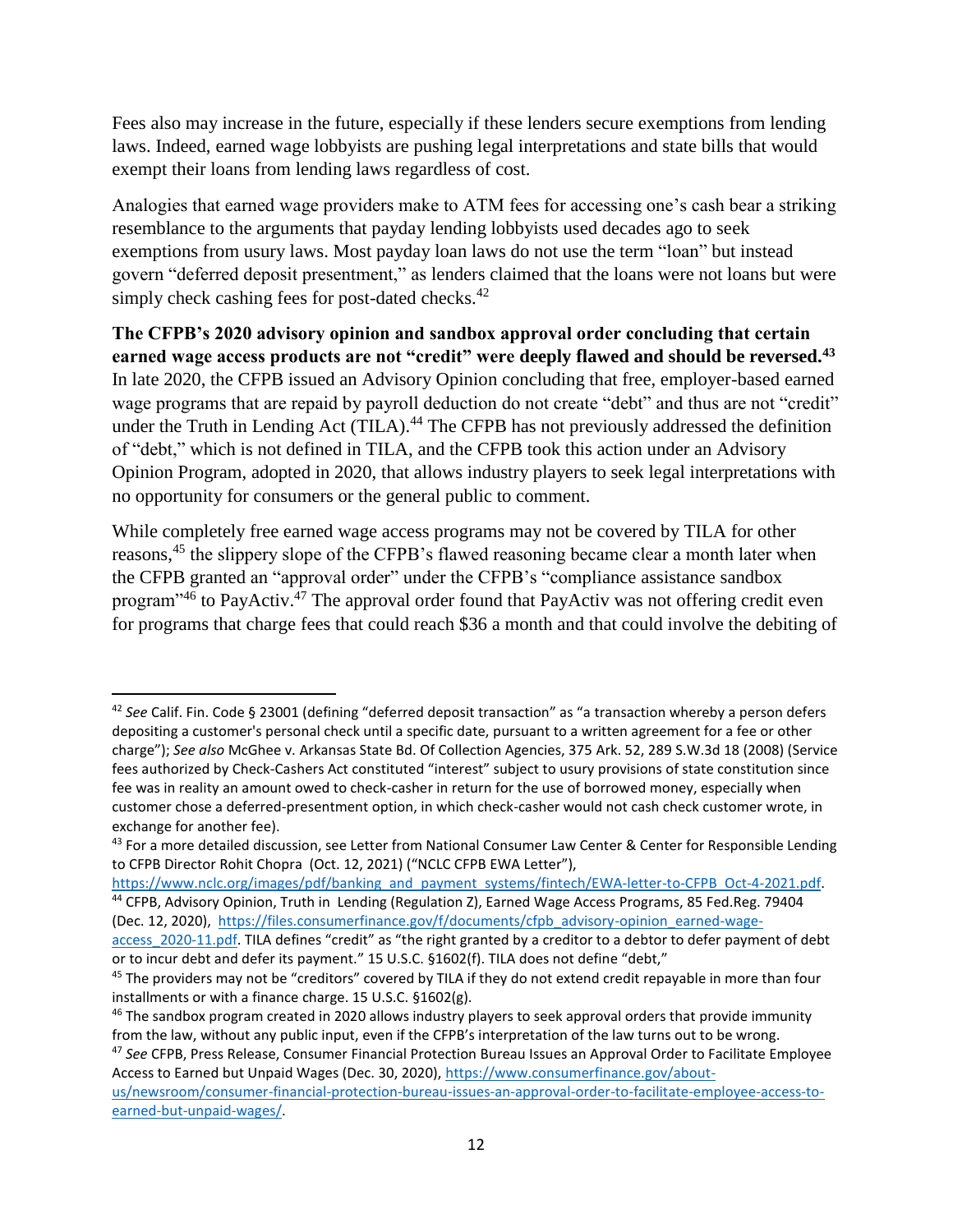future, unearned pay.<sup>48</sup> PayActiv has been mischaracterizing the order to imply CFPB endorsement of its products, to gain an upper hand over competitors, and to push for exemptions from state payday loan laws for its products regardless of cost.<sup>49</sup> As outlined in a lengthy legal analysis<sup>50</sup> and in a letter from 96 consumer, labor, civil rights, legal services, faith, community and financial organizations and academics,  $51$  the CFPB should reverse the advisory opinion and approval order, as the legal reasoning was deeply flawed and could lead to widespread evasions of both credit and fair lending laws.

**Exempting fee-based earned wage programs from credit laws may stifle the trend of employers and payroll providers to provide early wage access for free**. Increasingly, employers are offering early wage access for free as a benefit, covering the costs of the earned wage lender. Some payroll providers also provide free programs as part of their services. Regulating earned wage products as credit could help to encourage the trend towards free products, which otherwise have a hard time competing against those that offer services free to the employer by pushing the costs onto low-wage workers.

**It is not clear if free earned wage loans, even if free, help or exacerbate money management problems.** The cycle of reborrowing earned wage loans is not surprising due to their balloonpayment nature. If an expense cannot be handled with this week's paycheck, then a worker is likely to struggle with a hole in the next paycheck. The ability to spend next week's pay today, given the constant press of expenses low-wage workers face, may make it harder to stay on a budget or to cover large monthly bills like rent. Surveys may reflect consumers' belief that earned wage products help them avoid overdraft and late fees,<sup>52</sup> but the help may only be covering the shortfall from the previous earned wage advance. Payday loan users also report that the loans help, and many do not appreciate the costs and cycle of debt. More study is needed. The better earned wage access programs not only are free, but they do not depend on use of earned wage loans for profits and do not drive workers to use them. Instead, the loans are one option in a suite of services that includes the better options of savings and budgeting tools.<sup>53</sup>

Employers can play a role in helping workers manage their finances. But encouraging savings is a higher priority, and affordable small dollar installment loans may be a better option for unplanned expenses. A \$200, three-month loan at 36% APR repaid semi-monthly has a \$35.09 payroll deduction, costs \$10.54, and is fully repaid in three months. A worker who takes a \$200

 $48$  Under the approval order, PayActiv is permitted to charge \$1 per access, capped at \$3 for a one-week pay period and \$5 for a biweekly pay period, plus \$1.99 per instant transfer. At the high end, assuming 12 instant accesses per month, the cost would be almost \$36.

<sup>49</sup> NCLC CFPB EWA Letter at 27-34.

<sup>50</sup> NCLC CFPB EWA Letter.

<sup>&</sup>lt;sup>51</sup> Letter from 96 consumer, labor, civil rights, legal services, faith, community and financial organizations and academics to Director Chopra (Oct. 12, 2021),

[https://www.nclc.org/images/pdf/banking\\_and\\_payment\\_systems/fintech/CFPB-EWA-letter-coalition-FINAL2.pdf.](https://www.nclc.org/images/pdf/banking_and_payment_systems/fintech/CFPB-EWA-letter-coalition-FINAL2.pdf) <sup>52</sup> *See* Leslie Parrish, Earned Wage Access Use and Outcomes: Findings From a Survey of DailyPay Customers (Sept.

<sup>9, 2021),</sup> [https://aite-novarica.com/report/earned-wage-access-use-and-outcomes-findings-survey-dailypay](https://aite-novarica.com/report/earned-wage-access-use-and-outcomes-findings-survey-dailypay-customers)[customers.](https://aite-novarica.com/report/earned-wage-access-use-and-outcomes-findings-survey-dailypay-customers) 

<sup>&</sup>lt;sup>53</sup> But when there is a fee for that package of services, the earned wage loans may be the primary service the employee is buying, and the fee should be considered a finance charge.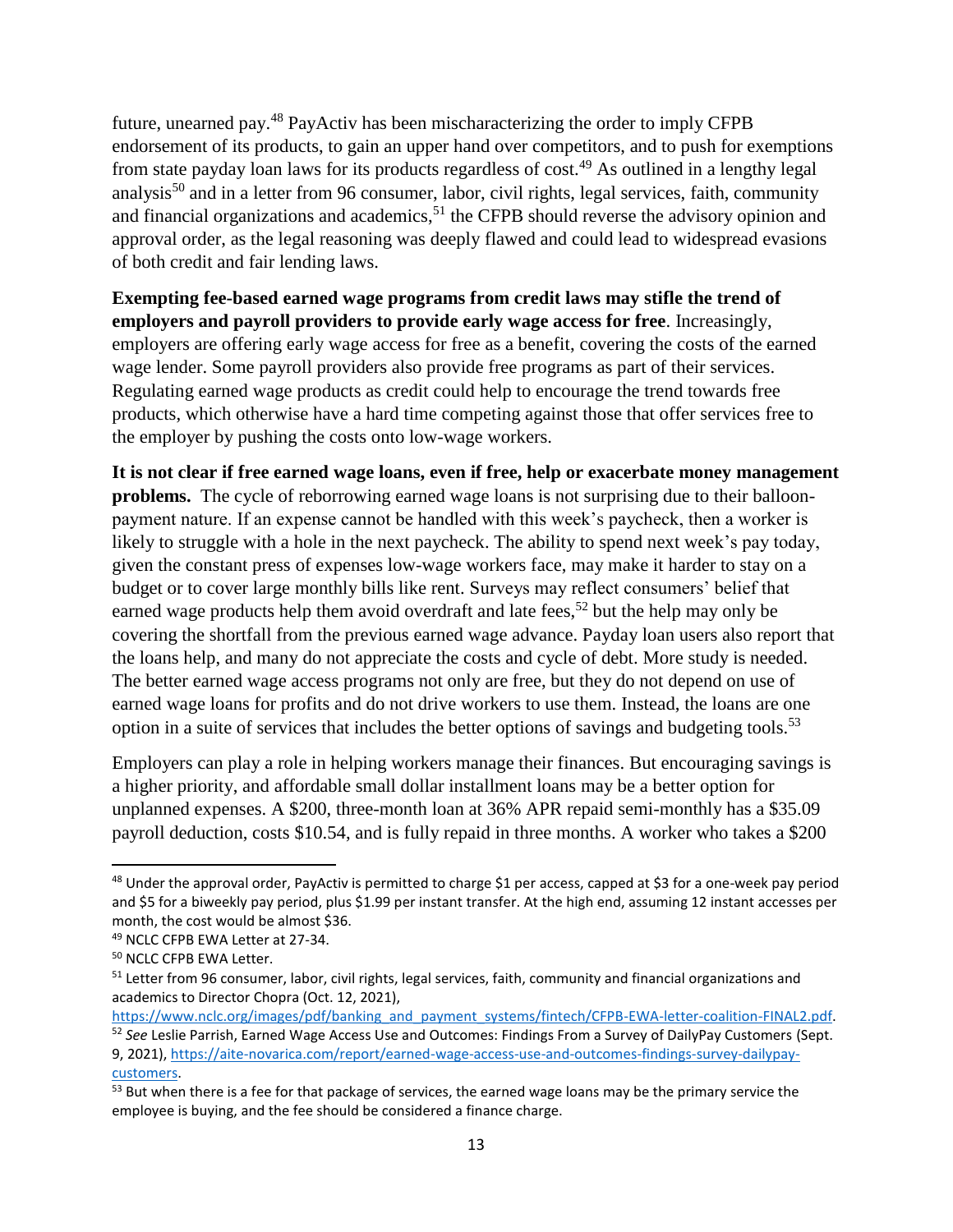wage advance and pays \$5 per semi-monthly pay period, reborrowing \$200 each pay period for three months, would pay \$30 in fees and still have a \$205 hole in the next paycheck. Used sparingly, free earned wage loans might be a tool to help workers manage expenses, but more research is needed.

#### **4. Fake direct-to-consumer earned wage access products that debit bank accounts**

The only true "earned wage" loans are through employers based on time-and-attendance records. But at least one app, Earnin, purports to offer access to wages but has no connection to payroll or the employer's time and attendance records. Instead, it uses various methods to estimate earnings and then provides payday advances that are repaid by debiting the consumer's bank account.

The lack of connection to earned wages is also apparent from the terms and conditions. Consumers must promise to ensure that there are sufficient funds in their account to repay an advance, and "Failed or rejected debits may be reinitiated at any time up to 150 days after the first debit."<sup>54</sup>

Overdraft and nonsufficient funds (NSF) fees can add to the costs, as Earnin's estimates of the amount or timing of expected pay can be wrong. While Earnin promises to reimburse those fees, often it has not, and Earnin paid \$12.5 million to settle a class action.<sup>55</sup> Even after that settlement, one user complained about \$180 in overdraft fees that Earnin refused to reimburse, and others have complained as well.<sup>56</sup>

Earnin makes money through purportedly voluntary "tips" (discussed in the next section). A \$100 advance taken out one week before payday with a \$10 "tip" would have an APR of 520%. Those fees can add up quickly with a cycle of reborrowing. These are simply fintech payday loans and should be regulated as such.

## **5. The "tips" evasion**

The use of purportedly voluntary "tips" to disguise interest charges is an evasion, pure and simple, that should not be countenanced. The tips are unlikely to be truly voluntary, and the label does not change the cost to or the impact on consumers.

The "tips" model is spreading. The cost of "tips" is typically downplayed in promotions about these products implying that loans are free:

• Earnin, the fake earned wage advance app described above, advertises "no fees" to access "your paycheck." 57

l <sup>54</sup> [https://www.earnin.com/privacyandterms/#terms.](https://www.earnin.com/privacyandterms/#terms)

<sup>55</sup> Tara Siegel Bernard, New York Times, [Apps Will Get You Paid Early, for a Price](https://www.nytimes.com/2020/10/02/your-money/cash-advance-apps-paychecks.html) (Oct. 2, 2020).

<sup>56</sup> *See* Letter from National Consumer Law Center & Center for Responsible Lending to Calif. Dep't of Fin'l Prot'n & Innov. at 11-12 (Mar. 15, 2021),

[https://www.nclc.org/images/pdf/high\\_cost\\_small\\_loans/payday\\_loans/CRL\\_CA\\_DFPI\\_EWA\\_Comments.pdf.](https://www.nclc.org/images/pdf/high_cost_small_loans/payday_loans/CRL_CA_DFPI_EWA_Comments.pdf) Numerous other complaints are available at [https://www.bbb.org/us/ca/palo-alto/profile/financial-services/earnin-](https://www.bbb.org/us/ca/palo-alto/profile/financial-services/earnin-1216-642613/complaints)[1216-642613/complaints.](https://www.bbb.org/us/ca/palo-alto/profile/financial-services/earnin-1216-642613/complaints)

<sup>57</sup> [https://www.earnin.com/;](https://www.earnin.com/) [https://earnin.com/privacyandterms.](https://earnin.com/privacyandterms)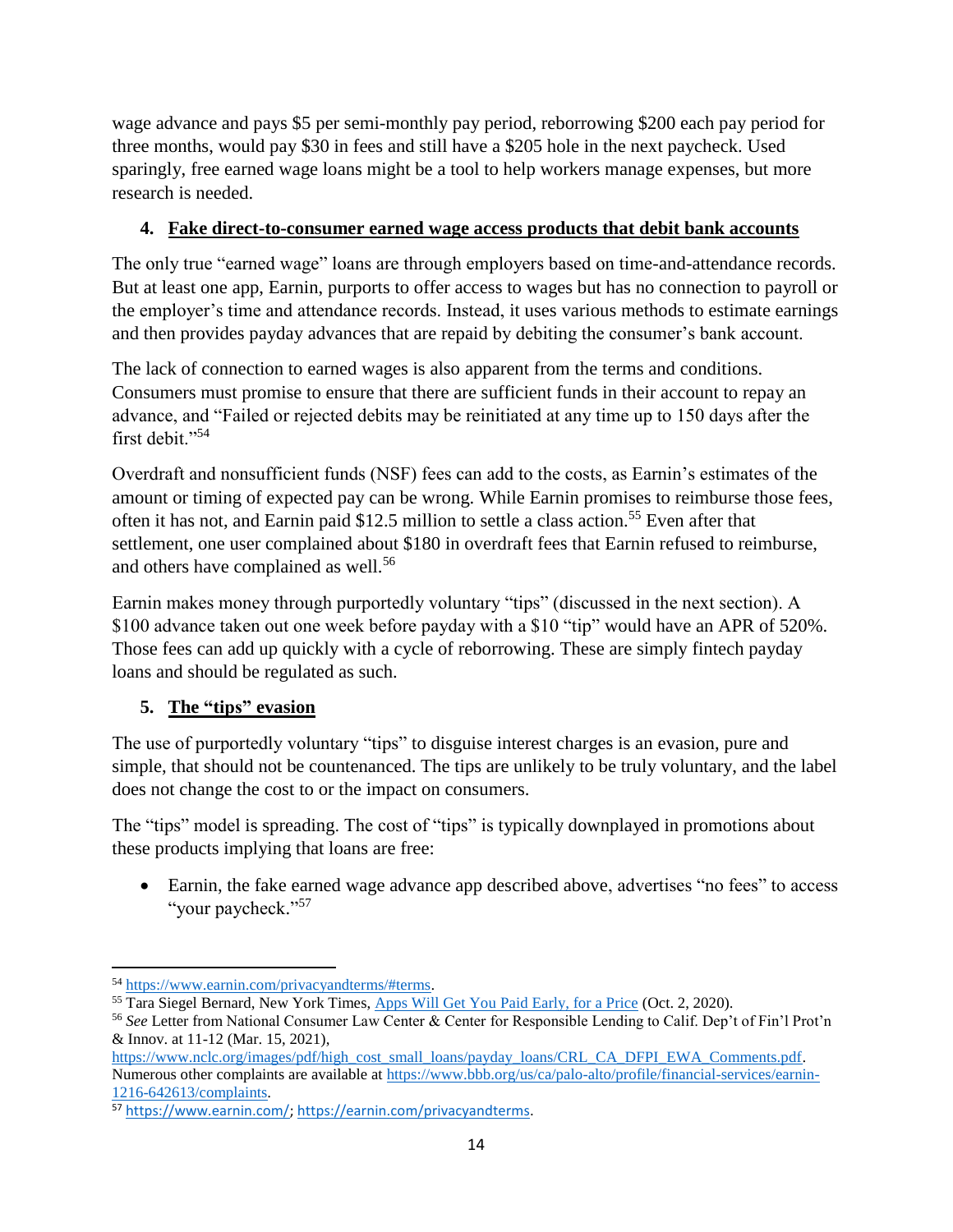- Chime, a non-bank<sup>58</sup> deposit account, offers "Overdraft fee-free up to \$200," comparing the "\$0" Chime SpotMe fees to a \$34 traditional overdraft fee.<sup>59</sup>
- Dave, another non-bank "banking" app, advertises "up to \$200 advances without paying a fee" and "no interest.<sup>60</sup> Dave collects "tips" and "donations," and also charges an "Optional Express Fee" of \$1.99 to \$5.99, depending on the amount advanced.<sup>61</sup>
- MoneyLion, another non-bank banking app, offers "cash advances up to \$250 with no interest." MoneyLion collects "tips" plus "delivery fees" of \$3.99 to \$4.99 for instant delivery.<sup>62</sup>
- Solo is a "community" where consumers can access "short-term funds."<sup>63</sup> To solicit lenders, consumers first set a "lender appreciation tip."<sup>64</sup> The sample loans shown are 14-18 days with tips that generally equate to 260% APR, though no APR is shown. 65

These are all balloon-payment loans, with repayment in full with the next deposit or on a short schedule. Like other balloon-payment loans, they are likely to lead to dependency and a cycle of reborrowing.

Companies can employ strategies to make it difficult not to tip or to make the consumer feel compelled to tip. Earnin users reported having their access to advances restricted if they did not tip enough.<sup>66</sup> Earnin appears to have changed that practice after it became public. The SoLo app – which requires consumers to designate the "tip" in advance of funding -- "notes that loans are much more likely to be funded when users tip the maximum amount."<sup>67</sup>

Default tip amounts are often set in advance and may be difficult to undo. An Earnin user reported being completely unable to undo the default tip, even after deleting the app and reinstalling it.<sup>68</sup> An article about SoLo noted that "the only way to avoid [a tip] is through a

[https://www.bankingdive.com/news/california-regulator-orders-chime-to-stop-calling-itself-a-bank/599710/;](https://www.bankingdive.com/news/california-regulator-orders-chime-to-stop-calling-itself-a-bank/599710/) State of Illinois, Dep't of Fin'l and Prof'l Reg., Settlement agreement and Consent Order, In re Chime Financial, Inc., No. 2021-DB-01 (March 25, 2021),

 $\overline{\phantom{a}}$ <sup>58</sup> Chime was forced to stop calling itself a bank in response to state enforcement actions. *See* Anna Hrushka, BankingDive, California regulator orders Chime to stop calling itself a bank (May 6, 2021),

[https://www.idfpr.com/banks/cbt/Enforcement/2021/2021%2003%2025%20Chime%20-](https://www.idfpr.com/banks/cbt/Enforcement/2021/2021%2003%2025%20Chime%20-%20IL%20Settlement%20Agreement%20and%20Consent%20Order.pdf) [%20IL%20Settlement%20Agreement%20and%20Consent%20Order.pdf](https://www.idfpr.com/banks/cbt/Enforcement/2021/2021%2003%2025%20Chime%20-%20IL%20Settlement%20Agreement%20and%20Consent%20Order.pdf)

<sup>59</sup> [https://www.chime.com/.](https://www.chime.com/)

<sup>60</sup> [https://dave.com/.](https://dave.com/)

<sup>61</sup> [https://dave.com/terms.](https://dave.com/terms) 

<sup>62</sup> [https://www.moneylion.com/instacash/.](https://www.moneylion.com/instacash/)

<sup>63</sup> [https://solofunds.com/.](https://solofunds.com/)

<sup>64</sup> <https://solofunds.com/borrow/> (under "Your Terms").

 $65$  Three examples are for a \$100 loan with \$10 tip for 14 days and one is a \$100 loan with \$6 tip for 18 days.

<sup>66</sup> Kevin Dugan, New York Post, [Cash-advance app Earnin gets subpoenaed by NY regulator: source](https://nypost.com/2019/03/28/cash-advance-app-earnin-gets-subpoenaed-by-ny-regulator-source/) (Mar. 28,

<sup>2019) (&</sup>quot;Earnin encouraged users to leave a tip of anywhere between zero and \$14 on a \$100 weekly loan. Users who don't leave a tip appear to have their credit restricted. Meanwhile, a \$14 tip would equate to a 730-percent APR — nearly 30 times higher than New York's 25 percent cap.").

<sup>&</sup>lt;sup>67</sup> Fast Compan[y, These 2 Black founders aim to offer a fairer alternative to payday loans](https://www.fastcompany.com/90605796/payday-loan-alternative-solo-funds) (Feb. 18, 2021).

<sup>68</sup> Conversation with Brent Adams, Woodstock Institute.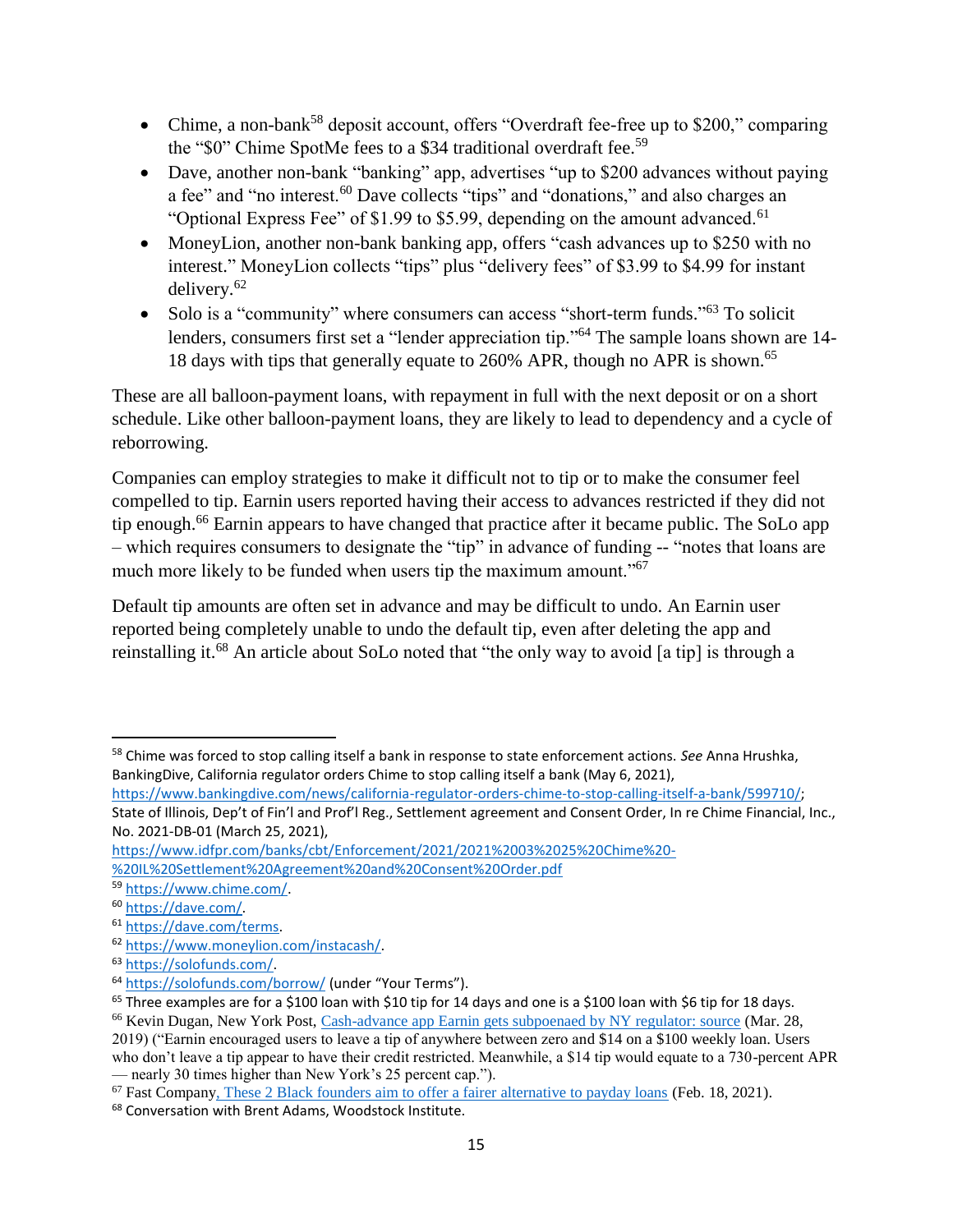toggle in SoLo's settings menu, which must be reactivated for each request. There's no way to opt out of donations while making the request itself."<sup>69</sup>

Apps may also use different user interfaces to send psychological signals and encourage quick action without thought about the default tip. Disingenuous statements encourage borrowers to "pay it forward" and to support a "community,"<sup>70</sup> ignoring the large companies and wealthy hedge fund investors who profit from the "tips."

Even without direct messages or policies to disadvantage low tippers, consumers may believe they must make ample tips or they will be cut off – a threat to people who are caught in a cycle of debt.

The tipping model takes advantage of consumers' lack of awareness of how the tips add up, and how the price easily gets into the territory of payday loan pricing. The supposedly voluntary nature of the tips makes it easier to get sucked into a cycle of debt. As one borrower described:

Earnin didn't charge Raines a fee, but asked that he "tip" a few dollars on each loan, with no penalty if he chose not to. It seemed simple. But nine months later, what was originally a stopgap measure has become a crutch.

"You borrow \$100, tip \$9, and repeat," Raines, a highway-maintenance worker in Missouri, told me. "Well, then you do that for a bit and they raise the limit, which you probably borrow, and now you are in a cycle of get paid and borrow, get paid and borrow." Raines said he now borrows about \$400 each pay cycle.<sup>71</sup>

Most borrowers likely have no idea what a high rate of interest they are paying:

One former Earnin user, Nisha Breale, 21, who lives in Statesboro, Georgia — [another](https://dbf.georgia.gov/payday-lending)  [state where payday lending is illegal](https://dbf.georgia.gov/payday-lending) — said she hadn't fully realized that, when converted to an annual percentage interest rate, what seemed like a small \$5 tip on a \$100 advance payment (repayable 14 days later) was actually equivalent to a 130 percent APR.

"I definitely didn't think about the payback time and the interest," Breale, a student at Georgia Southern University, said. "They just portray it as being so simple and so easy."72

<sup>70</sup> [https://www.chime.com/spotme/.](https://www.chime.com/spotme/) 

<sup>69</sup> Fast Compan[y, These 2 Black founders aim to offer a fairer alternative to payday loans](https://www.fastcompany.com/90605796/payday-loan-alternative-solo-funds) (Feb. 18, 2021) ("When requesting a loan, for instance, SoLo asks borrowers to choose a "donation" to the app on top of their tip to the lender, starting at 7% or \$3.50 for new borrowers seeking \$50 loans. Technically, the donation is optional, but the only way to avoid it is through a toggle in SoLo's settings menu, which must be reactivated for each request. There's no way to opt out of donations while making the request itself. Industry watchdogs have also raised concerns about the tipping model. While SoLo's tips are also voluntary, and about 7% of loans funded on the platform involve no tipping at all, the app notes that loans are much more likely to be funded when users tip the maximum amount. Between tips and donations, users may end up paying a rate that's not much more favorable than payday loans, even if the model for late payments is less predatory.").

<sup>&</sup>lt;sup>71</sup> Sidney Fussell, The Atlantic, [The New Payday Lender Looks a Lot Like the Old Payday Lender](https://www.theatlantic.com/technology/archive/2019/12/online-banking-lending-earnin-tip/603304/) (Dec. 18, 2019).

 $72$  Cyrus Farivar, NBC News, Millions use Earnin to get cash before payday. Critics say the app is taking advantage [of them.](https://www.nbcnews.com/tech/internet/millions-use-earnin-get-cash-payday-critics-say-app-taking-n1034071) (July 26, 2019).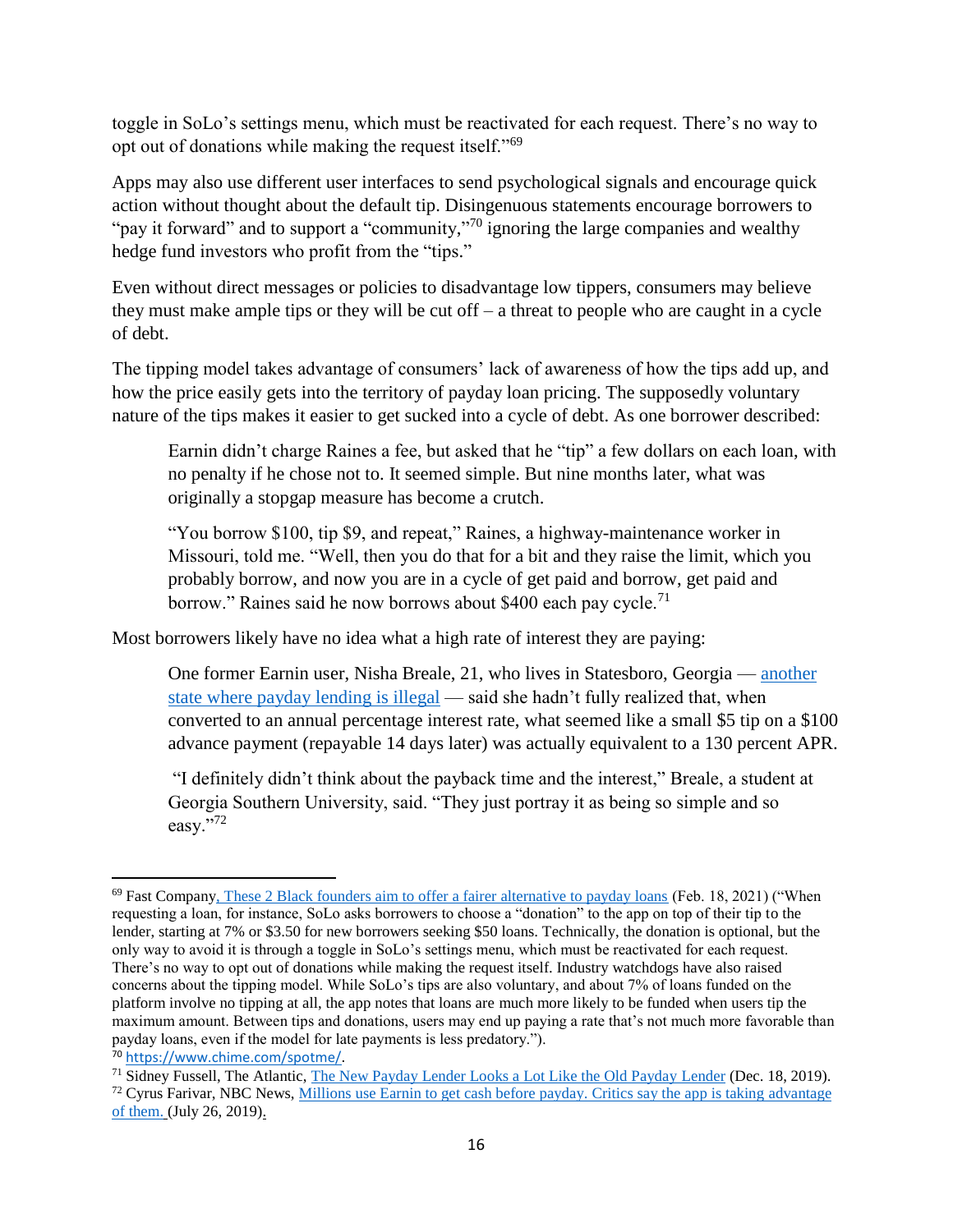A small number of users may manage to use tip-based services for free. But for-profit enterprises counting on tips as a profit center, with investors who need a significant return on investment, will not put up with a lot of non-paying users.

Regulators cannot be expected to constantly monitor the subtle and not so subtle back-end ways that companies will make sure that the vast majority of their borrowers tip. When caught using practices to coerce tips, companies may change their policies, but they will devise new ways to ensure that they get paid. Allowing lenders to escape credit laws whenever they claim that interest payments are voluntary will only lead to a game of whack-a-mole.

Using the "tips" label does not make a high-cost balloon-payment payday loan any less dangerous and any less likely to lead to a cycle of debt and reborrowing. Nor should claims that high interest charges are "voluntary" allow a loan to evade lending laws or exceed interest rate limits, whether under the federal<sup>73</sup> or state<sup>74</sup> laws. Regulators must put a stop to the tips model before it spreads further.

## **6. Collection of consumer data**

Many fintech credit products collect consumer data. It is not always clear whether that data is being used or shared in ways that consumers do not expect and would not allow. The ultimate goal of acquiring consumers may also be obscure. The business model presented may not be the long-term game plan, which instead may be to harvest data or pitch other products.

As one report explained, the "most prevalent misconception across banks and traditional players is that shopping apps offering 'buy now, pay later' (BNPL) solutions are pure financing offerings…. The largest players are steadily building scale and engagement with an aspiration to become a 'super app,' similar to large China-based players such as TMall or Ant Group, that offer shopping, payments, financing, and banking products in a single platform. These large

 $73$  As the Federal Reserve Board stated before authority over TILA was transferred to the CFPB: "The Board has generally taken a case-by-case approach in determining whether particular fees are 'finance charges,' and does not interpret Regulation Z to automatically exclude all 'voluntary' charges from the finance charge." 61 Fed. Reg. 49,237, 49,239 (Sept. 19, 1996). The Military Lending Act generally, with some exceptions, relies on TILA's definition of "credit" and "finance charge."

<sup>74</sup> As California Chief Justice Roger Traynor explained:

<sup>&</sup>quot;The theory of (the Usury) law is that society benefits by the prohibition of loans at excessive interest rates, even though both parties are willing to negotiate them. Accordingly, 'voluntary' payments of interest do not waive the rights of the payors. 'Payments of usury are not considered voluntary, but are deemed to be made under restraint.' (Citation.) If no loophole is provided for lenders, and all borrowers save fraudulent ones are protected, usurious transactions will be discouraged."

Stock v. Meek, 35 Cal.2d 809, 817, 221 P.2d 15, 20 (1950) (citing cases); *accord* Hardwick v. Wilcox, 11 Cal.App.5th 975, 988-89 (2017); Buck v. Dahlgren, 100 Cal.Rptr. 462 (Ct. App. 1972); Heald v. Friis-Hansen, 52 Cal.2d 834, 837, 345 P.2d 457, 459 (1959) ("In the absence of fraud by the borrower, the parties to a usurious transaction are not in pari delicto, and, where a loan agreement calls for usurious interest, the borrower may recover any interest paid.").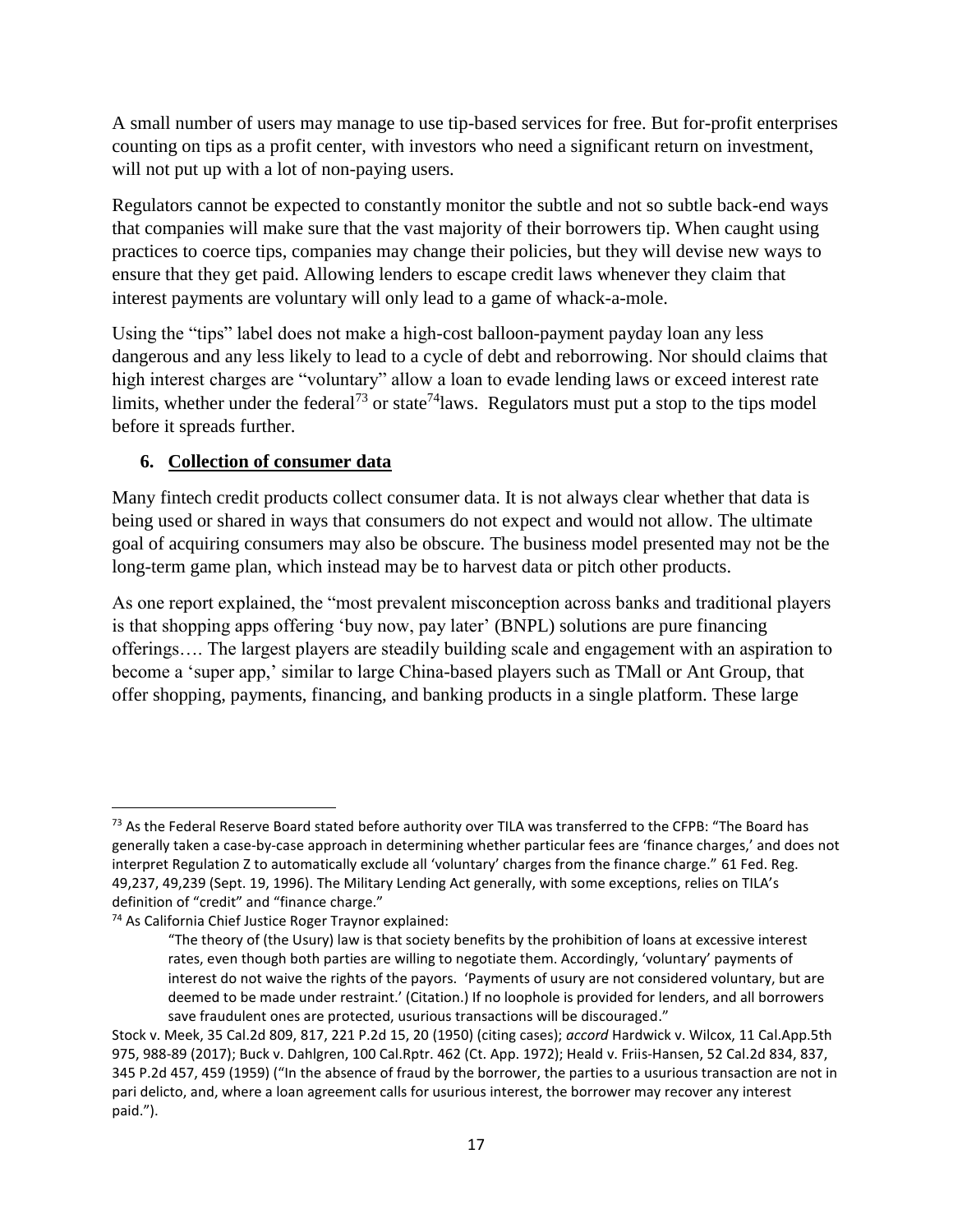providers already monetize consumer engagement through offerings other than financing (for example, affiliate marketing, cross-selling of credit cards and banking products)."<sup>75</sup>

The Gramm-Leach-Bliley Act provides some, but inadequate, limits on the ability to share data, and also imposes security standards to safeguard information, which the FTC recently strengthened. The Fair Credit Reporting Act also may be implicated depending on how and what data is collected, used or expected to be used. Regulators must keep an eye out for inappropriate collection, use and safeguarding of data, and Congress should update our inadequate privacy laws.

# 7. **Disparate impacts on communities of color and evasions of fair lending laws.**

New technologies can impose disparate impacts on communities of color and other disadvantaged people. But evasions of credit laws could also result in evasions of fair lending laws.

Many of the products discussed in my testimony are aimed at or used by people who are struggling to manage their finances paycheck to paycheck, have blemished credit histories, or are concerned about managing debt or credit.

These consumers will disproportionately come from Black and other communities that have been deprived of assets, income and affordable credit options due to centuries of discrimination and systemic racism that continues today. They are best served by fair, transparent and affordable forms of credit, not those with unaffordable balloon payments that lead to a cycle of debt, hidden and multiplying fees, or credit not based on ability-to-repay that increases unmanageable debt loads.

New forms of credit that rely on new technologies may also use alternative forms of data, algorithms and other technologies to market to and review consumers. These technologies also can result in disparate impacts that further harm disadvantaged communities.

It is essential that our anti-discrimination laws apply fully to new financial products and new technologies. Yet lenders whose products are styled to evade credit laws may also argue that they are not covered by fair lending laws. The Equal Credit Opportunity Act (ECOA) uses a similar (though somewhat broader) definition of "credit" to TILA's. Some products – like buy now pay later – may be clearly covered under ECOA's definition even if they are outside of TILA's.<sup>76</sup> But for some other products, the same arguments used to claim that TILA does not apply could be

 $\overline{\phantom{a}}$ <sup>75</sup> McKinsey & Company, Buy Now, Pay Later: Five Business Models to Compete (Jul. 29, 2021), [https://www.mckinsey.com/industries/financial-services/our-insights/buy-now-pay-later-five-business-models-to](https://www.mckinsey.com/industries/financial-services/our-insights/buy-now-pay-later-five-business-models-to-compete)[compete.](https://www.mckinsey.com/industries/financial-services/our-insights/buy-now-pay-later-five-business-models-to-compete)

 $76$  Under ECOA, credit "means the right granted by a creditor to a debtor to defer payment of debt or to incur debts and defer its payment or to purchase property or services and defer payment therefor." 15 U.S.C. §1691a(d). This definition includes a second prong – the right "to purchase property or services and defer payment therefor" – that is absent from TILA. In addition, the term "creditor" has a broader definition under ECOA than under TILA, not tied to a finance charge or four installments. *Compare* Reg. B, 12 C.F.R. §1002.2(l) *with* Reg. Z, 12 C.F.R. § 1026.2a)(17).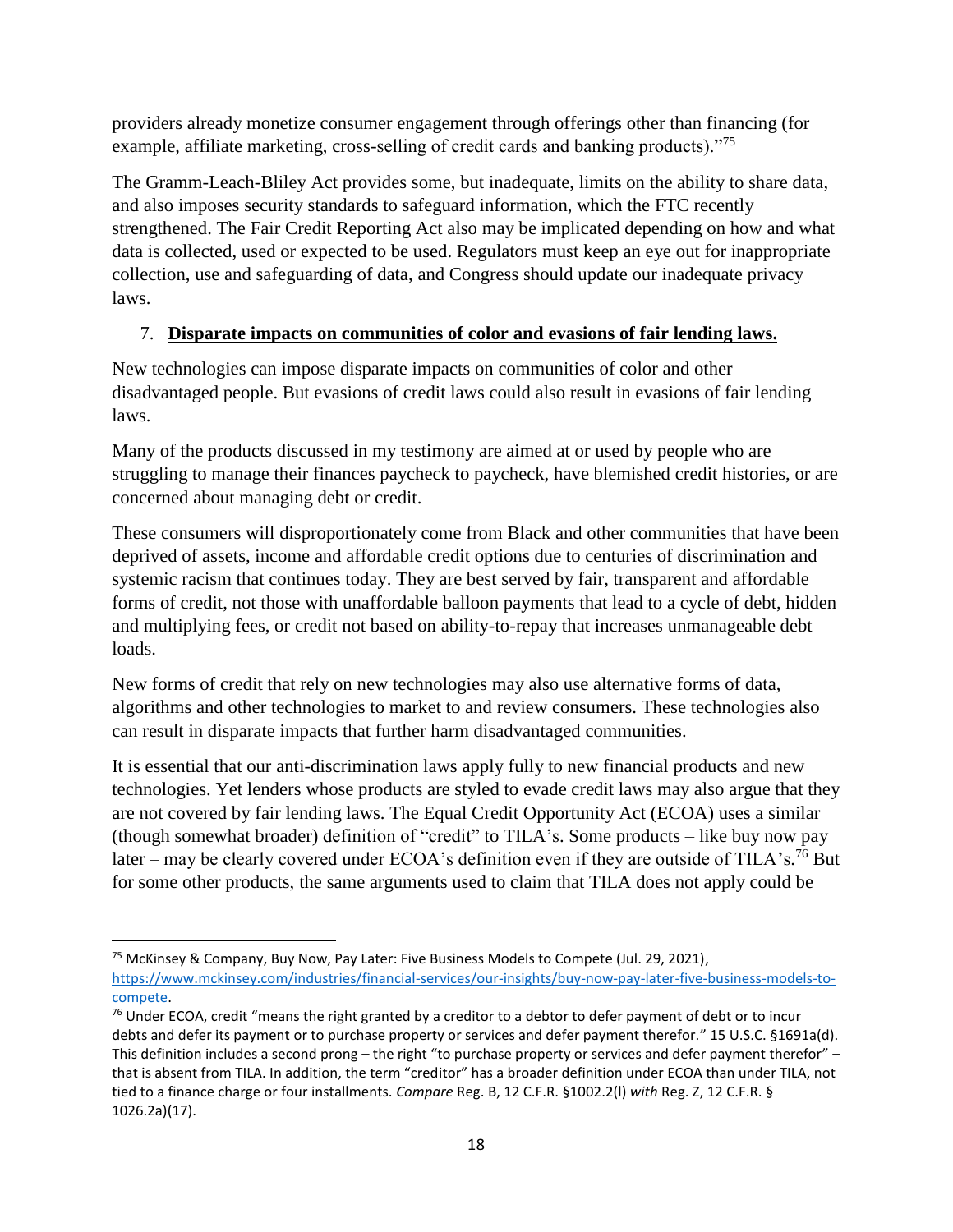used against ECOA coverage. That is yet another important reason why evasions of our consumer protection laws must not be tolerated.

#### **8. Recommendations**

Whatever form credit takes, certain fundamental consumer protections are important:

- Interest rate limits;
- Price transparency and the ability to compare the cost of different forms of credit using a single metric, the APR;
- Responsible underwriting and affordable loan structures to ensure that consumers have the ability to repay the credit without reborrowing while meeting other expenses;
- Protection when there is a problem with the product or service financed and the consumer did not get what they paid for;
- Transparent, safe and fair use of consumers' data;
- Fair lending and the assurance that new forms of credit and underwriting models will not have disparate impact on disadvantaged and protected communities;
- Supervision and oversight to ensure compliance with the law and to prevent unfair, deceptive or abusive practices.

Unfortunately, many of these fundamentals are missing in new forms of credit. To remedy these gaps, my recommendations are:

- 1. **Newer financing and cashflow products should be viewed as credit and subject to federal and state lending laws**, including TILA, the Military Lending Act, state interest rate laws and other lending laws. The CFPB should rescind or significantly limit its recent actions on earned wage access products. Legislators and regulators should not carve loopholes in lending laws to exempt old wine in new bottles.
- 2. **Regulators should closely examine and crack down on evasive pricing models**, with interest charges hidden in purportedly voluntary "tips," late fees, inflated "expedite fees," or other obscure or back-end forms of pricing. Profit models built on penalty fees should be viewed as unfair, deceptive and abusive.
- 3. **All forms of credit should be based on ability-to-repay and should have affordable repayment structures.** Not every loan requires extensive underwriting, and new technologies and data are making it easier to assess whether a consumer can afford to take on additional debt. Regulators should discourage balloon-payment loans that merely put consumers in a cycle of debt without providing additional liquidity. Business models that primarily derive profits from consumers who do not have the ability to repay credit are unfair, deceptive or abusive.